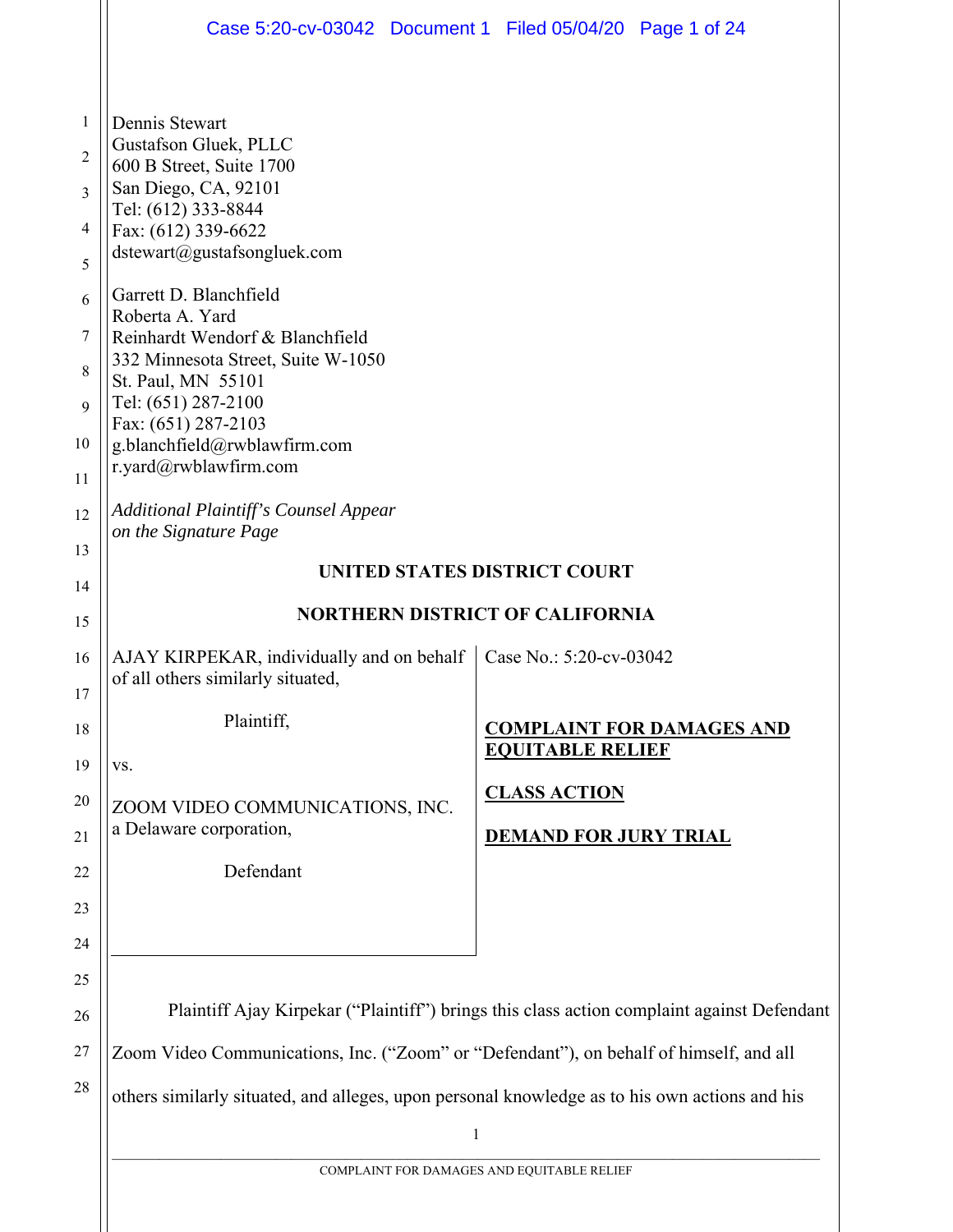counsel's investigations, and upon information and belief as to all others matters, as follows:

1. Zoom provides an overwhelmingly popular online video conferencing platform, which includes remote conferencing services, online meetings, chat, and mobile collaboration. Zoom's chief product is "Zoom Meetings." Its use by consumers and businesses has exploded in the face of the current COVID-19 virus pandemic that is impacting the world and while a majority of American are currently under "stay home" or "shelter in place" directives. Naturally, consumers have flooded to Zoom, and other web conferencing vendors, as a means to more safely maintain closeness with friends and loved ones and conduct business. Not surprisingly, Zoom's stock price has skyrocketed, up over 115% in the last two months (since late January 2020).

2. Zoom, however, has failed to properly safeguard the personal information of the increasing millions of users of its software application ("Zoom App") and video conferencing platform. Upon installing or upon each opening of the Zoom App, Zoom collects the personal information of its users and discloses, without adequate notice or authorization, this personal information to third parties, including Facebook, Inc. ("Facebook"), invading the privacy of millions of users.

3. By this action, Plaintiff, on behalf of himself and the members of the Class defined below, seeks damages and equitable relief to remedy Defendant's violations of California's Unfair Competition Law, Consumers Legal Remedies Act, and Consumer Privacy Act.

1

2

3

4

5

6

7

8

9

10

11

12

13

14

15

16

17

18

19

20

21

22

23

24

25

26

27

28

4. This Court has subject matter jurisdiction over the claims alleged in this

**JURISDICTION AND VENUE**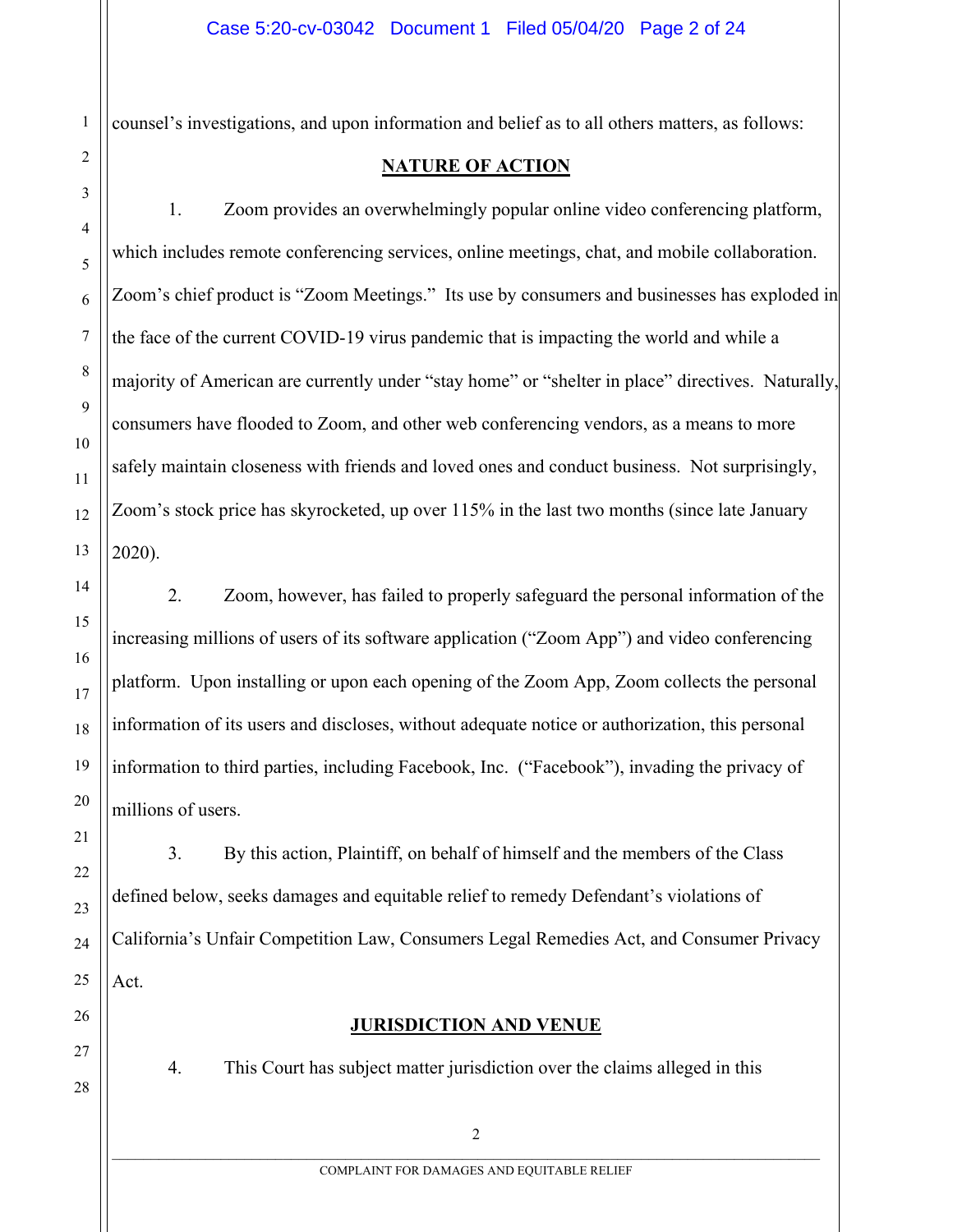Complaint pursuant to the Class Action Fairness Act, 28 U.S.C. §1332(d)(2)(A) because: (a) this is a class action in which the matter or controversy exceeds the sum or value of \$5,000,000, exclusive of interest and costs; and (b) a significant portion of members of the proposed Class are citizens of a state that is different from the citizenship of Defendant.

5. The Court has personal jurisdiction over Defendant because Plaintiff's claims arise out of the business activities conducted by Defendant in California.

6. Venue is proper in the Northern District of California under 27 U.S.C. § 1391(b), (c), and (d) because: Defendant transacts business in this District; a substantial portion of the affected commerce described herein was carried out in this District; and because some of the members of the Class reside in this District.

#### 13

1

2

3

4

5

6

7

8

9

10

11

12

14

15

16

17

18

19

20

21

22

23

24

25

26

27

28

#### **INTRADISTRICT ASSIGNMENT**

7. Under Local Rule 3-2, this civil action should be assigned to the San Jose Division, because a substantial part of the events or omissions which give rise to the claim occurred in Santa Clara County.

#### **PARTIES**

8. Plaintiff Ajay Kirpekar ("Kirpekar") is an individual citizen and resident of Irvine, CA. Kirpekar has downloaded, installed, and opened the Zoom App.

9. Defendant Zoom Video Communications, Inc. is a Delaware corporation headquartered in San Jose, California.

## **FACTUAL ALLEGATIONS**

10. Zoom provides video communications products and services to companies and individuals throughout California and the United States. Zoom users can host or participate in a Zoom videoconference through several means, including the use of the Zoom App for iOS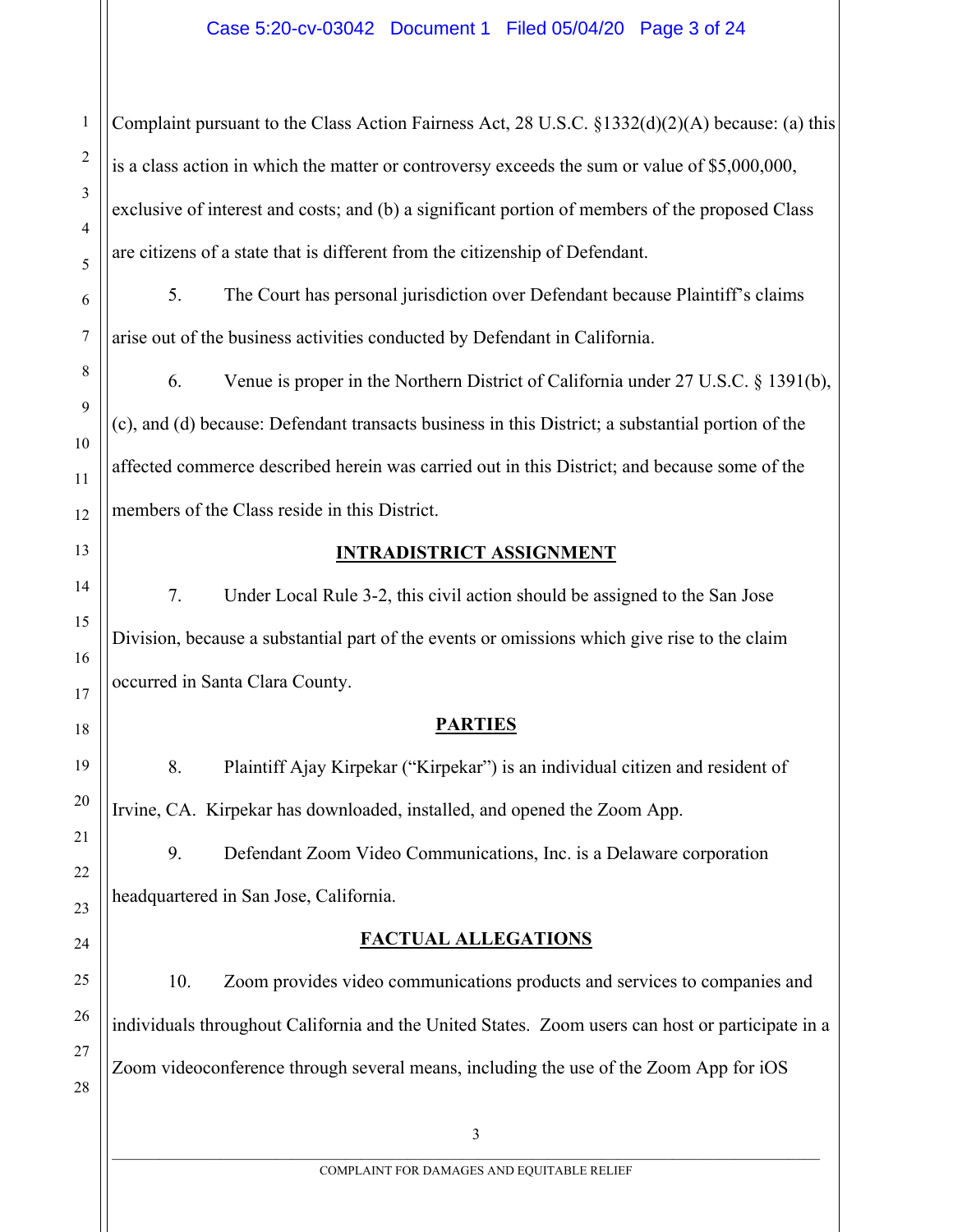(Apple) devices, an app for Android devices, an app for MacOS, or through a web browser.

11. The Zoom App may be identified as "ZOM Cloud Meetings" app on the iOS app store. Zoom states that the Zoom App allows users to "Stay connected wherever you go—start or join a meeting with flawless video, crystal clear audio, instant screen sharing, and crossplatform instant messaging – for free!"

12. Zoom boasts its appreciation for the importance of maintaining its users' privacy, stating on its website "You trust us to connect you to the people that matter. We value that trust more than anything else. We want you to know what data we collect and how we use it to provide our service." (https://zoom.us/privacy-and-legal). Zoom's Privacy Policy purports to identify and disclose to its users all the information Zoom automatically collects from its users when they interact with Zoom's products.

13. However, Defendant's statements regarding the inviolability of its users' privacy and personal information are false because Defendant's wholly inadequate program design and security measures have resulted, and will continue to result, in unauthorized disclosure of its users' personal information to third parties, including Facebook.

14. Zoom represents in its Privacy Policy that it "utilize[s] a combination of industrystandard security technologies, procedures, and organizational measures to help protect your Personal Data from unauthorized access, use, or disclosure." Despite Zoom's representations in its posted Privacy Policy that it "utilize[s] a combination of industry-standard security technologies, procedures, and organizational measures to help protect your Personal Data from unauthorized access, use, or disclosure." Zoom however included in the Zoom App, without any adequate disclosure to users, code that made undisclosed disclosures of users' personal information to Facebook and possibly other third parties.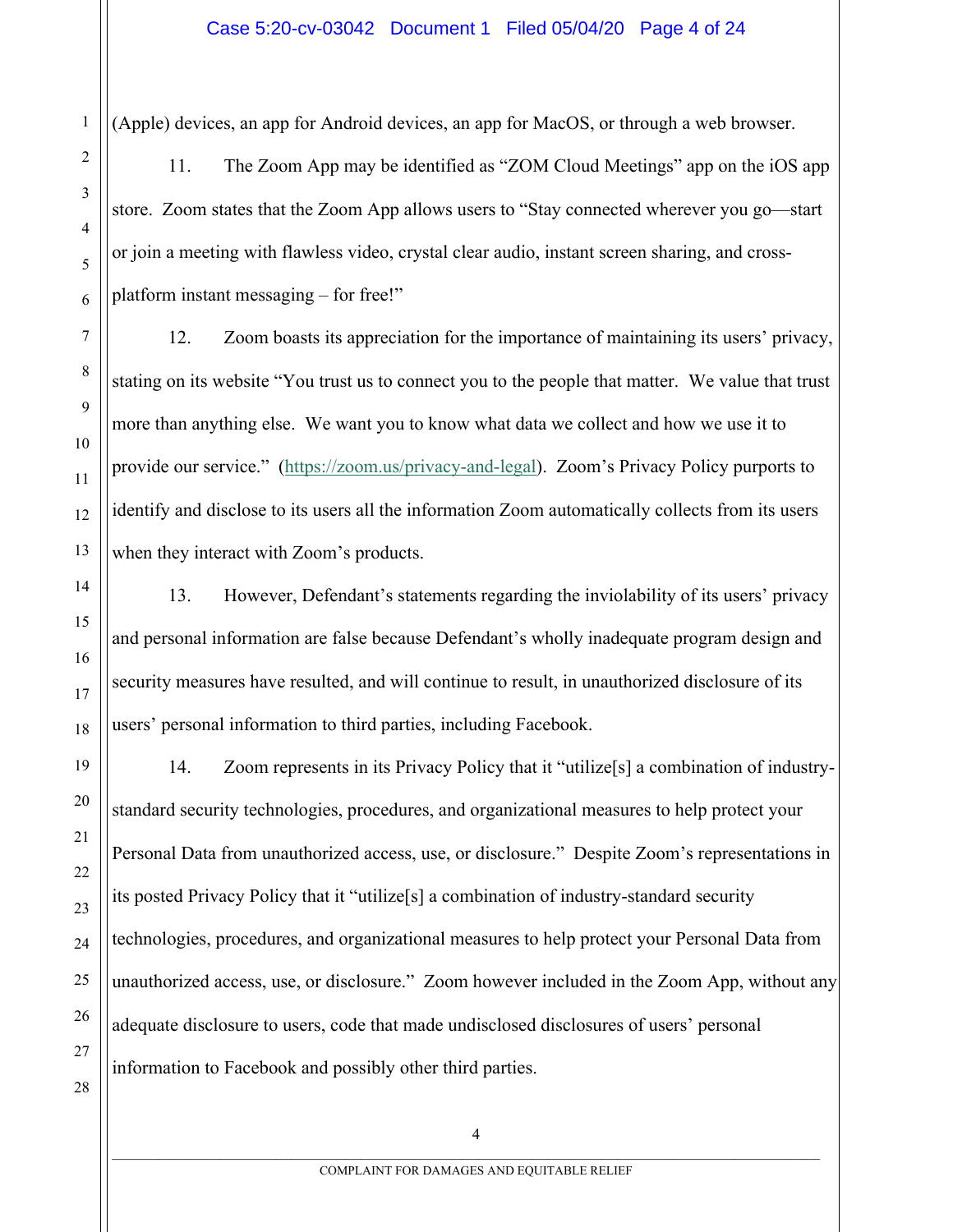15. On March 26, 2020, Joseph Cox posted a report on Motherboard for the Vice Media Group documenting the behavior of the Zoom App's unauthorized disclosure of user personal information to Facebook. (https://www.vice.com/en\_us/article/jged4x/envestnetyodlee-credit-card-card-bank-data-not-anonymous). The report states "The Zoom app notifies Facebook when the user opens the app, details on the user's device such as the model, the time zone and city they are connecting from, which phone carrier they are using, and a unique advertiser identifier created by the user's device which companies can use to target a user with advertisements." As stated in the Motherboard report, the findings by Mr. Cox were verified by Will Strafach, an iOS researcher and founder of the privacy-focused iOS app Guardian.

16. The unauthorized information is sent to Facebook when a user installs, and each time a user opens, the Zoom App. This information includes, but is not limited to, the users' mobile OS (operating system) type and version, the device time zone, the device model and the device's unique advertising identifier. The unique advertising identifier allows companies to target the user with advertisements. This information is sent to Facebook by Zoom regardless of whether the user has an account with Facebook.

17. The amount of money Zoom receives from Facebook, and possibly other third parties, is unknown by Plaintiff.

18. Had Zoom informed its users that it would use inadequate security measures and permit unauthorized third-party tracking of their personal information, users – like Plaintiff and Class members – would not have been willing to use the Zoom App. Instead, Plaintiff and Class members would have forgone using Zoom and/or chosen a different video conferencing product that did not send their personal information to Facebook, or any other third party.

27 28

1

2

3

4

5

6

7

8

9

10

11

12

13

14

15

16

17

18

19

20

21

22

23

24

25

26

19. Zoom's failure to implement adequate security protocols and failure to provide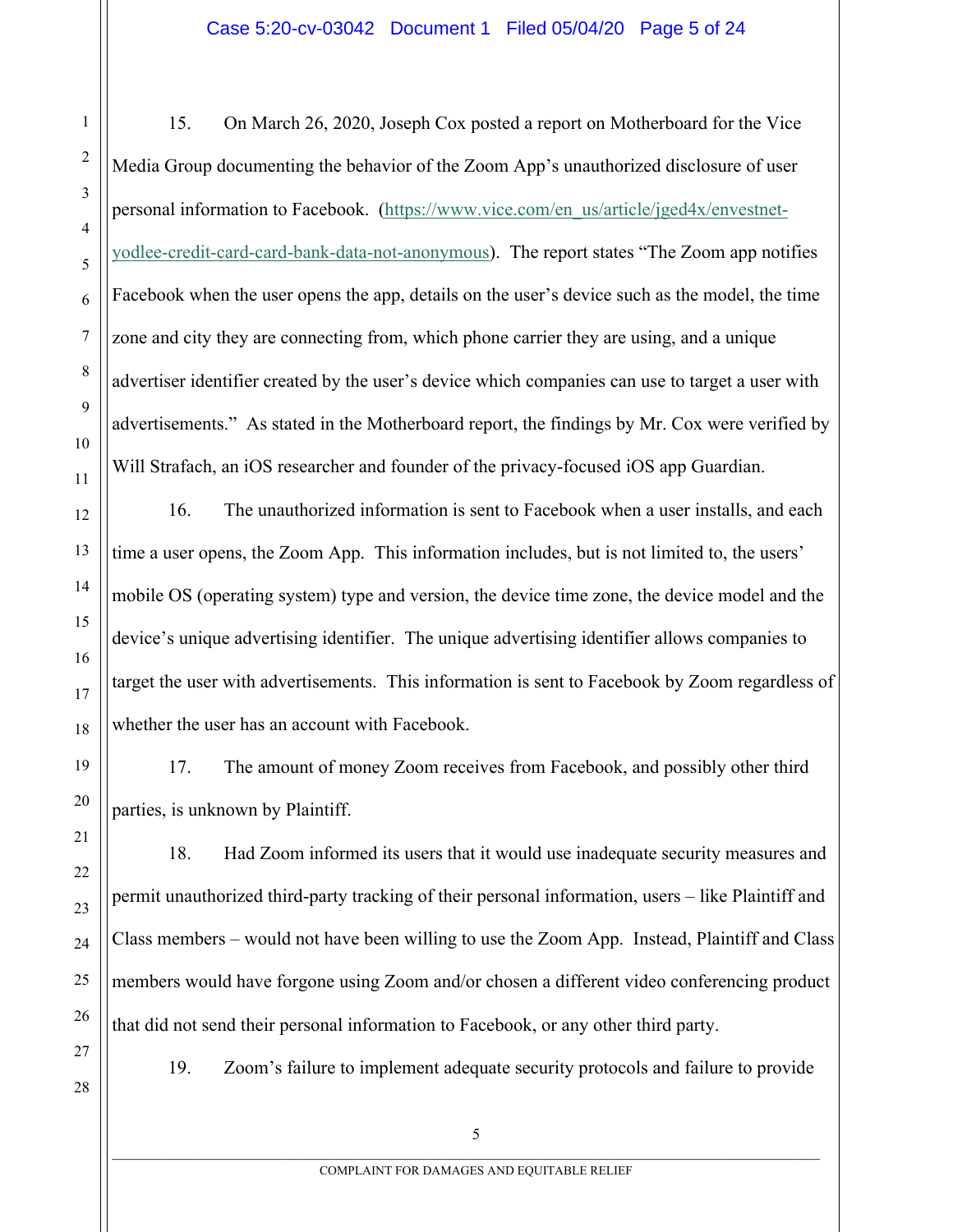accurate disclosures to its users violated those users' privacy and falls well short of Zoom's promises.

20. On March 27, 2020, Zoom publicly admitted in a blog entry on its website that the Zoom App was sending at least the following personal information to Facebook upon installation and each open and close of the Zoom App: Application Bundle Identifier, Application Instance ID, Application Version, Device Disk Space Available, iOS Device Disk CPU Cores, iOS Device Disk Space Available, iOS Device Disk Space Remaining, iOS Device Display Dimensions, iOS Device Model, iOS Language, iOS Timezone, iOS Version, and IP Address. Zoom further admitted that these unathorized disclosures for which no adequate notice was provided to users began when Zoom implemented a "Login with Facebook" feature using the Facebook's software development kit ("SDK") for iOS.

21. Also on March 27, 2020, Zoom released a new version of the Zoom App which purports to no longer send unauthorized personal information of its users to Facebook. However, even assuming this updated version works as described by Zoom, the harm to Plaintiff and the Class members has been done and continues. Zoom appears to have taken no action to block any of the prior versions of the Zoom App from operating. Thus, unless users affirmatively update their Zoom App, they likely will continue to unknowingly send unauthorized personal information to Facebook, and perhaps other third parties. Zoom could have forced all iOS users to update to the new Zoom App to continue using Zoom but appears to have chosen not to. Moreover, Zoom's making of an ostensibly corrected Zoom App does nothing to remedy the unauthorized disclosures made by Zoom to date. Zoom has not ensured that Facebook (or anyone else, including others with whom Facebook has shared this personal information) has deleted all the personal information that it received from Zoom without adequate notice or authorization by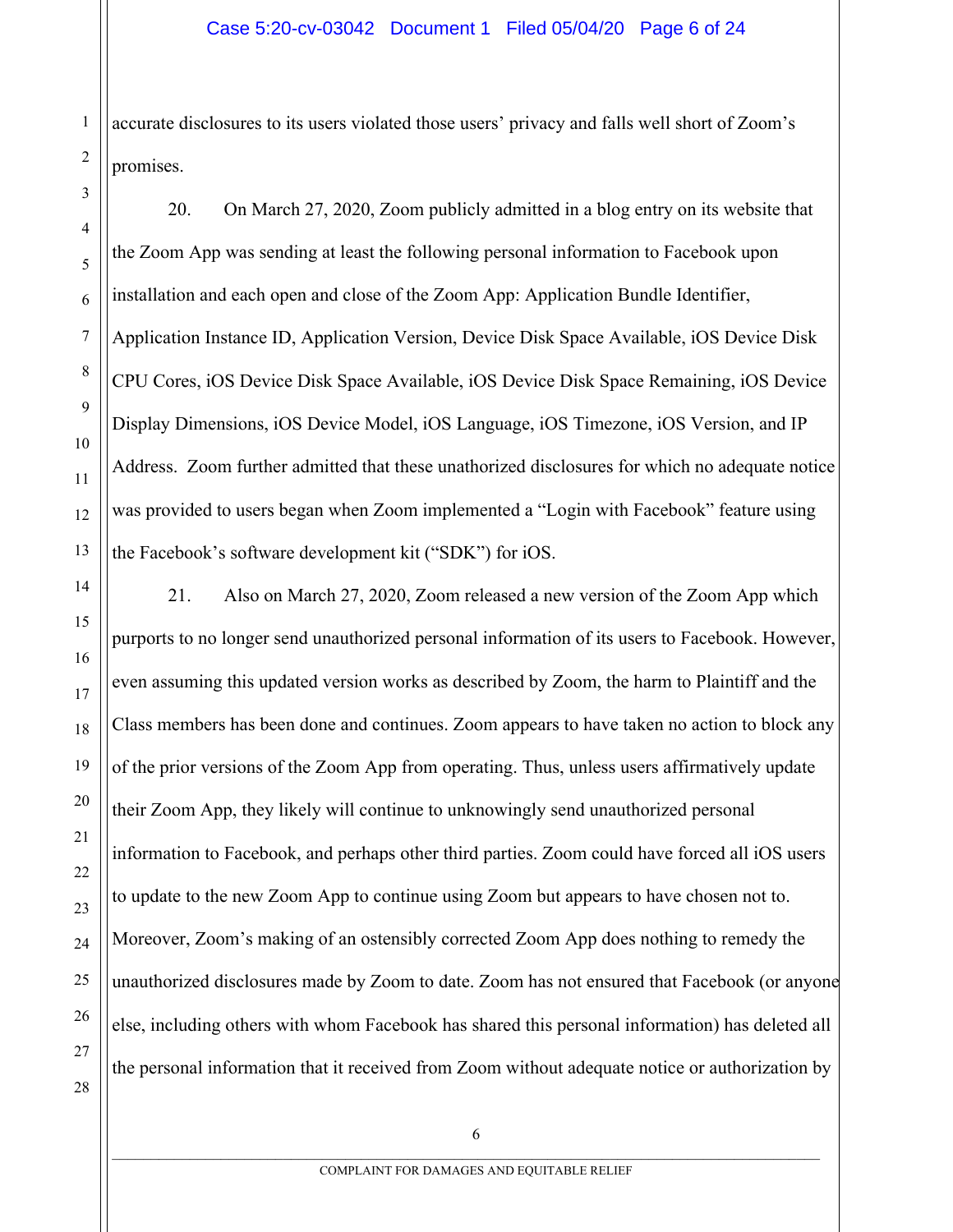1 2 3 4 Zoom's users. Finally, Zoom has not taken any actions to compensate its users for its failure to properly safeguard their personal information in violation of their right of privacy and California's consumer protection laws.

## **CLASS ACTION ALLEGATIONS**

22. Plaintiff brings this action on behalf of himself, and as a class action under the Federal Rules of Civil Procedure, Rule 23(a), (b)(2) and (b)(3), seeking injunctive relief and damages pursuant to federal law and California unfair competition, consumer protection, and privacy laws on behalf of the members of the following class:

> All persons and businesses in the United States whose personal or private information was collected and/or disclosed by Zoom to a third party upon installation or opening of the Zoom video conferencing application (the "Class").

23. Specifically excluded from the Class are the Defendant; the officers, directors or employees of the Defendant; any entity in which the Defendant has a controlling interest; and any affiliate, legal representative, heir or assign of the Defendant. Also excluded from the Class are any federal, state or local governmental entities, any judicial officer presiding over this action and the members of his/her immediate family and judicial staff, any juror assigned to this action. Business entities are excluded from the Class for purposes of Plaintiff's claim for relief under the California Consumers Legal Remedies Act.

24. Members of the Class are readily identifiable from Defendant's records.

25. Members of the Class are so numerous that individual joinder of all the members is impracticable. Although the precise number and identification of Class members is unknown to Plaintiff at this time and can be ascertained only through appropriate discovery of Defendant. The Class is believed to comprise millions of individuals and businesses.

28

5

6

7

8

9

10

11

12

13

14

15

16

17

18

19

20

21

22

23

24

25

26

27

26. This action is brought and may properly be maintained as a class action pursuant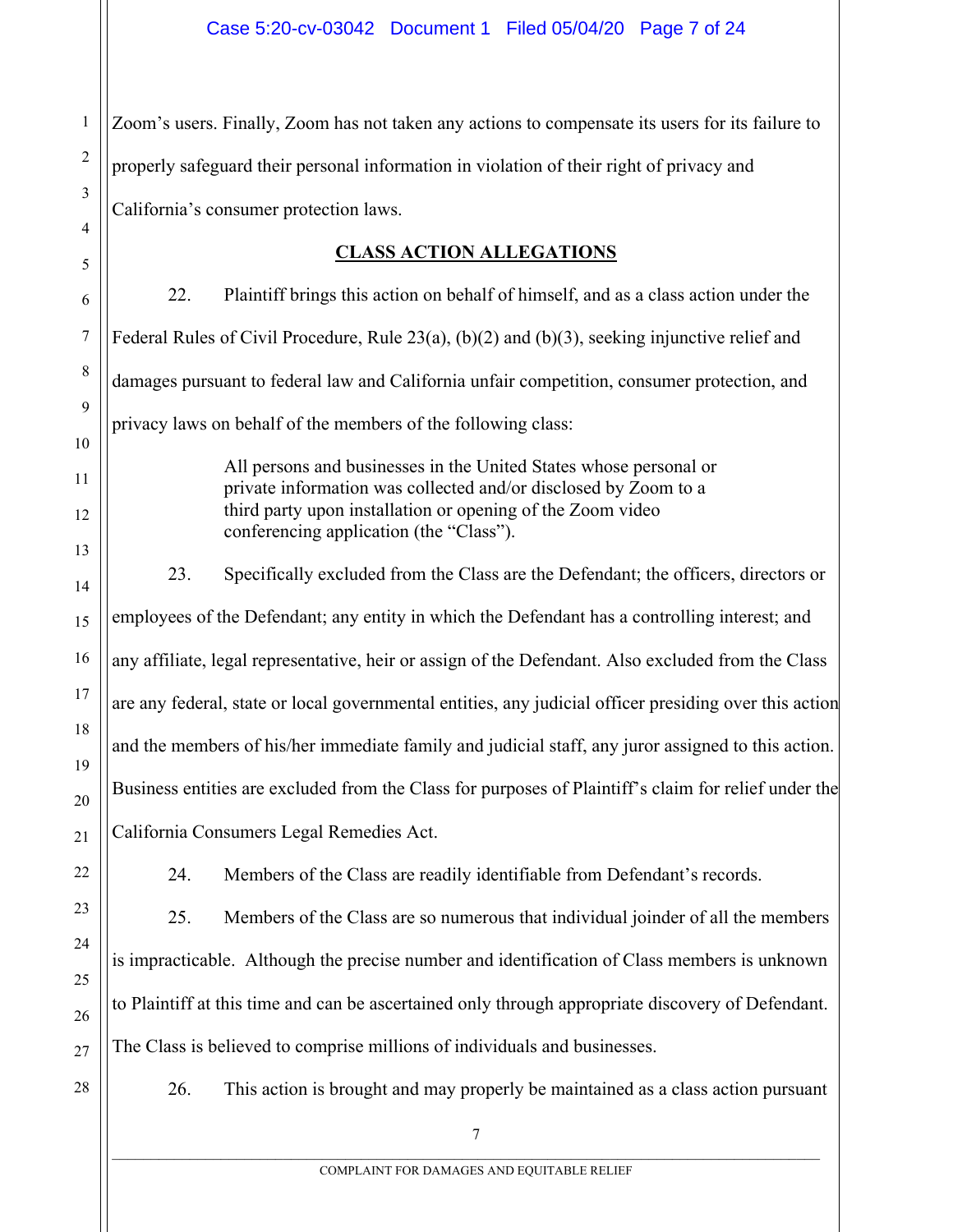to the provision of Federal Rules of Civil Procedure  $23(a)(1)-(4)$  and  $23(b)(1)-(3)$ . This action satisfies the numerosity, commonality, typicality, adequacy, predominance, and superiority requirements of those provisions. Common questions of fact and law exist as to all Class members which predominate over all questions affecting only individual Class members. These common legal and factual questions, which do not vary from Class member to Class member, and which may be determined without reference to the individual circumstances of any Class member, include the following:

1

2

3

4

5

6

7

8

9

10

11

12

13

14

15

16

17

18

19

20

21

22

23

24

25

26

27

28

- a. Whether Defendant failed to adequately safeguard Plaintiff's and Class members' property, including their personal information; b. Whether Defendant's engaged in unfair or deceptive practices by failing to properly safeguard Plaintiff's and Class members' personal information; c. Whether Defendant violated the applicable consumer protection statutes, including Cal. Bus. & Prof. Code section 17200, Civil Code section 1770, and Civil Code section 1798 applicable to Plaintiff and members of the Class;
	- d. Whether Defendant acted negligently in failing to properly safeguard Plaintiff's and Class members' personal information;

# e. Whether Zoom collected and disclosed personal information of Plaintiff and the Class to third parties without first providing notice of such collection and/or disclosure;

f. Whether Plaintiff and the other members of the Class are entitled to, among other things, injunctive relief, and if so, the nature and extent of such injunctive relief; and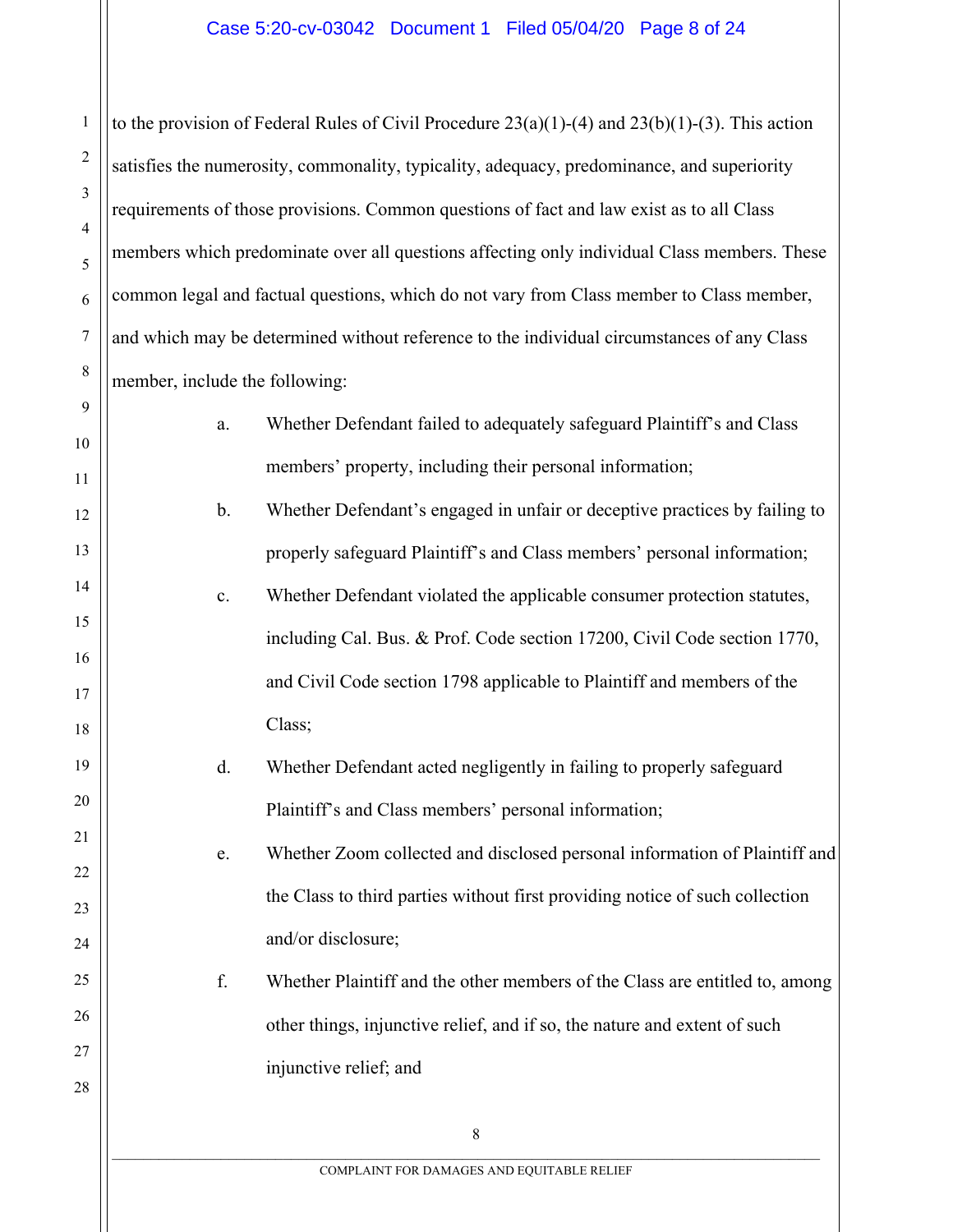g. The appropriate class-wide measure of damages.

These and other questions of law or fact, which are common to the members of the Class, predominate over any questions affecting only individual Class members.

27. Plaintiff's claims are typical of the claims of the Class members. Plaintiff and other Class members must prove the same facts in order to establish the same claims, described herein, which similarly apply to all Class members.

28. Plaintiff is an adequate representative of the Class because he is a member of the Class and his interests do not conflict with the interests of the Class members he seeks to represent. Plaintiff has retained counsel competent and experienced in the prosecution of complex class action litigation, and together Plaintiff and its counsel intend to prosecute this action vigorously for the benefit of the Class. The interests of Class members will be fairly and adequately protected by Plaintiff and his counsel.

29. A class action is superior to other available methods for the fair and efficient adjudication of this litigation since individual litigation of the claims of all Class members is impracticable. Even if every Class member could afford individual litigation, the court system could not. It would be unduly burdensome to the courts, in which individual litigation of hundreds of cases would proceed. Individual litigation presents a potential for inconsistent or contradictory judgments, the prospect of a race for the courthouse, and an inequitable allocation of recovery among those with equally meritorious claims. Individual litigation increases the expense and delay to all parties and the court system in resolving the legal and factual issues common to all Class members' claims relating to Defendant's unlawful conduct. By contrast, the class action device presents far fewer management difficulties and provides the benefit of a single adjudication, economies of scale, and comprehensive supervision by a single court.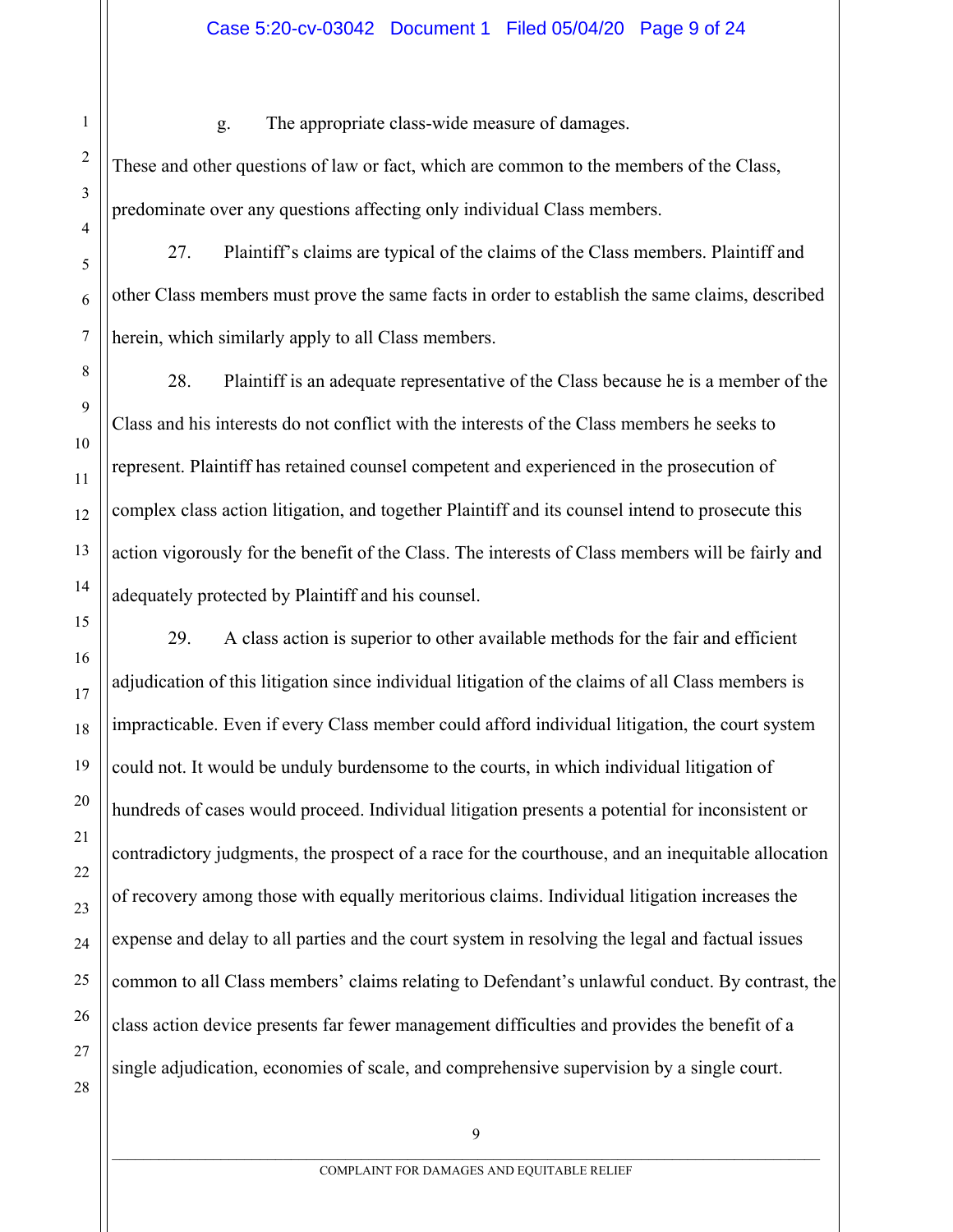30. The various claims asserted in this action are additionally or alternatively certifiable under the provisions of Federal Rules of Civil Procedure 23(b)(1) and/or 23(b)(2) because:

1

2

3

4

5

6

7

8

9

10

11

12

13

14

15

16

17

18

19

20

21

22

23

24

25

26

27

28

| h. The prosecution of separate actions by numerous individual Class members  |  |  |  |  |  |
|------------------------------------------------------------------------------|--|--|--|--|--|
| would create a risk of inconsistent or varying adjudications with respect to |  |  |  |  |  |
| individual Class members, thus establishing incompatible standards of        |  |  |  |  |  |
| conduct for Defendant;                                                       |  |  |  |  |  |

i. he prosecution of separate actions by individual Class members would also create the risk of adjudications with respect to them that would, as a practical matter, be dispositive of the interest of other Class members who are not a party to such adjudications and would substantially impair or impede the ability of such non-party Class members to protect their interests; and j. Defendants have acted on grounds generally applicable to the entirety of the Class, thereby making appropriate final declaratory and injunctive relief with

## **FIRST CLAIM FOR RELIEF**

respect to the Class as a whole.

## **Violation of the California Consumer Privacy Act Cal. Civ. Code § 1798.100,** *et seq.*

31. Plaintiff incorporates by reference the foregoing allegations as if fully set forth herein.

32. The California Consumer Privacy Act of 2018 ("CCPA") went into effect on January 1, 2020. This comprehensive privacy law was enacted to protect consumers' personal information from collection and use by businesses without appropriate notice and consent.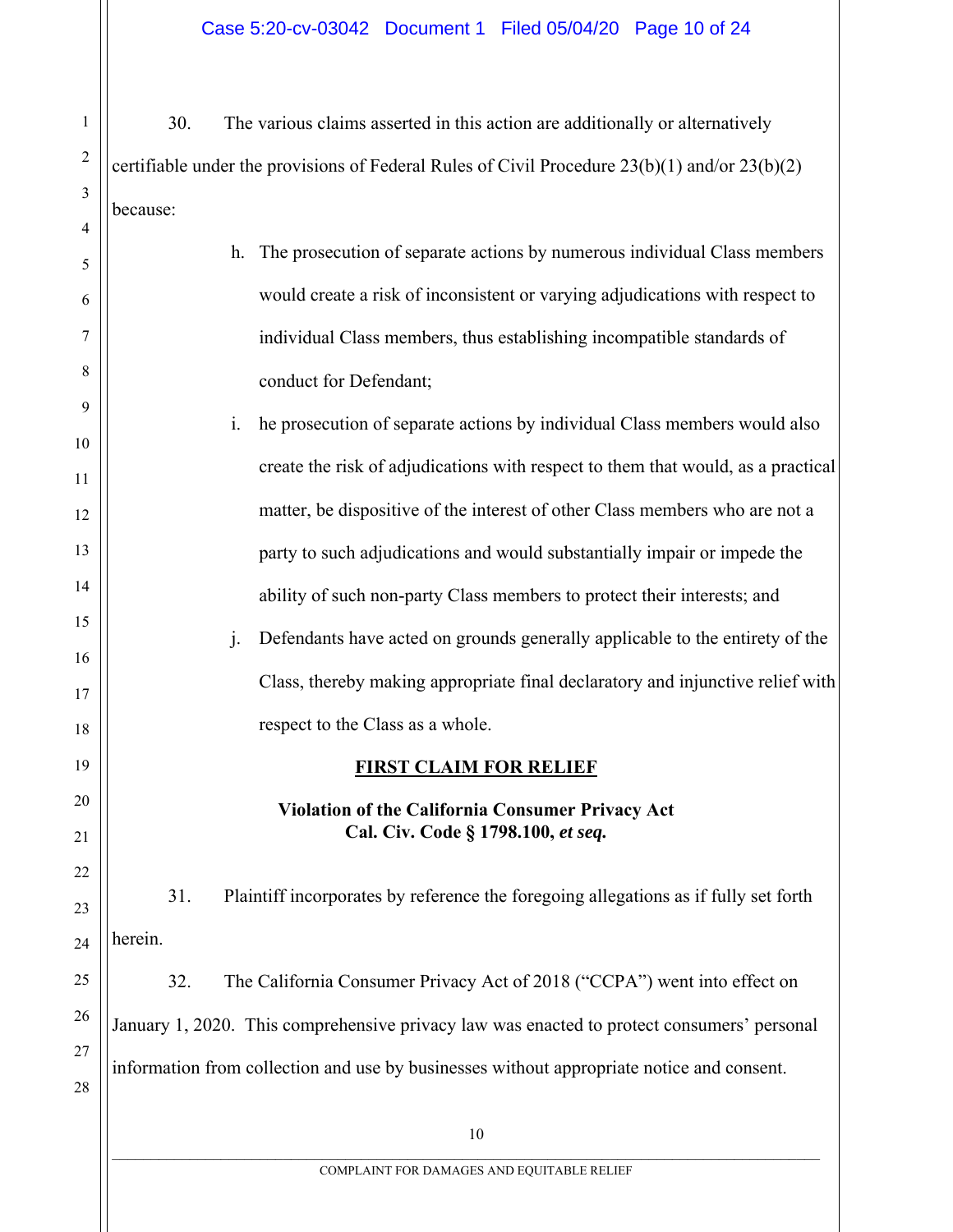33. Through the above-detailed conduct, Defendant violated the CCPA by, among other things, collecting and using personal information without providing consumers with adequate notice consistent with the CCPA, in violation of Civil Code section 1798.100(b).

34. Defendant further violated Civil Code section 1798.150(a) of the CCPA by failing to prevent Plaintiff's and the Class members' nonencrypted and nonredacted personal information from unauthorized disclosure as a result of Defendant's violation of its duty to implement and maintain reasonable security procedures and practices appropriate to the nature of the information to protect the personal information of Plaintiff and Class members.

35. As a direct and proximate result of the Defendant's act, Plaintiff's and the Class members' personal information was subjected to unauthorized disclosure as a result of Defendant's violation of the duty; through the Zoom App where personal information was regularly collected and sent to Facebook and possibly other third parties without authorization.

36. As a direct and proximate result of Defendant's act, Plaintiff and the Class members were injured and lost money or property, including but not limited to the price received by Defendant for the services, the loss of the Class members' legally protected interest in the confidentiality and privacy of their personal information, nominal damages, and additional losses as described above.

37. Defendant knew or should have known that the Zoom App security practices were inadequate to safeguard the Class members' personal information and that the risk of unauthorized disclosure to at least Facebook was highly likely. Defendant failed to implement and maintain reasonable security procedures and practices appropriate to the nature of the information to protect the personal information of Plaintiff and the Class members.

27 28

1

2

3

4

5

6

7

8

9

10

11

12

13

14

15

16

17

18

19

20

21

22

23

24

25

26

38. Zoom is a corporation that is organized and operated for the profit or financial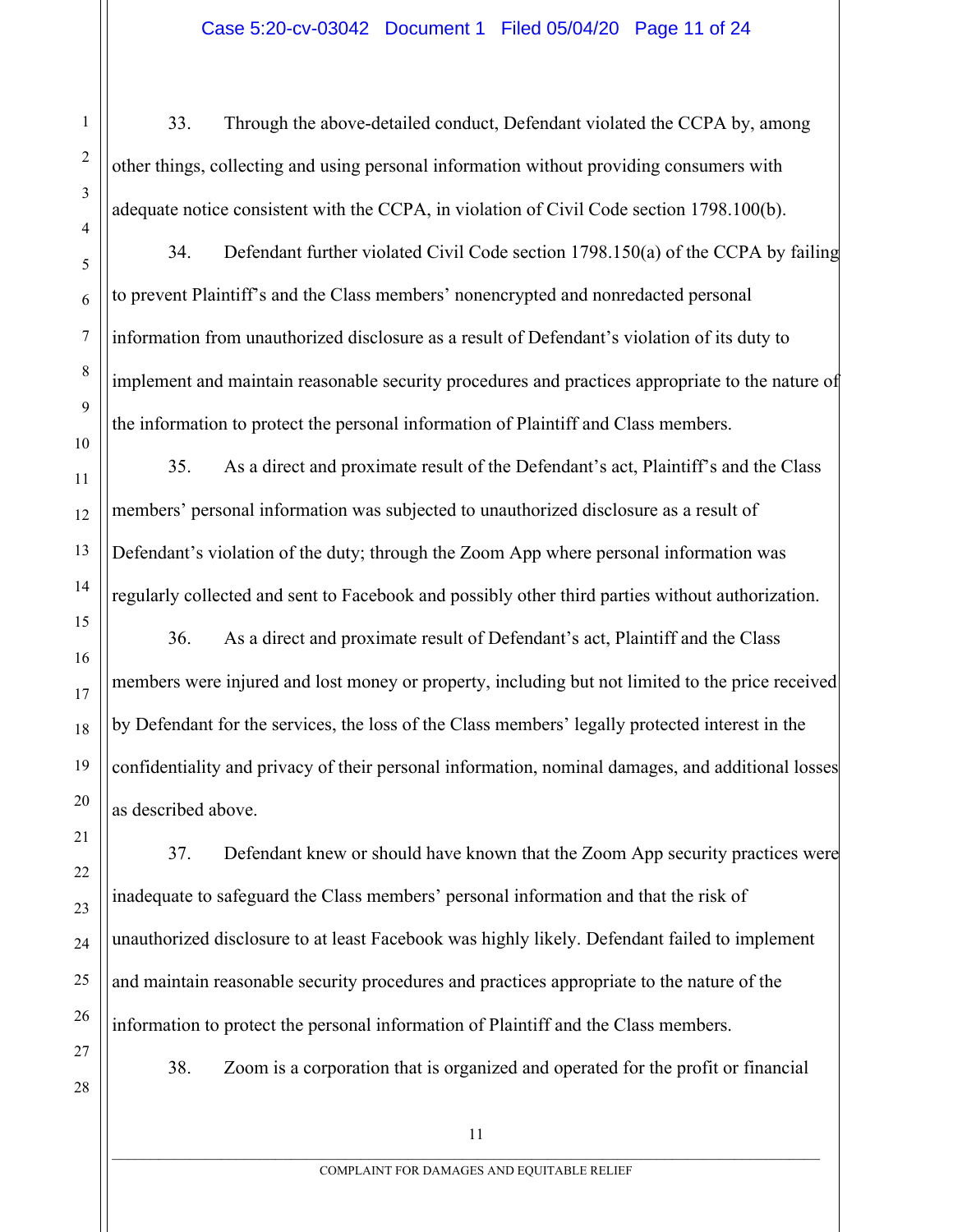benefit of its owners with a reported total third-quarter revenue for fiscal year 2020 of \$166.6 million. Zoom collects users' personal information as defined in Civil Code section 1798.140.

39. In accordance with Civil Code section 1798.150(b), Plaintiff has served Defendant with notice of these CCPA violations and a demand for relief by certified mail, return receipt requested.

40. On behalf of Class members, Plaintiff seeks injunctive relief in the form of an order enjoining Defendant from continuing to violate the CCPA. If Defendant fails to properly respond to Plaintiff's notice letter or agree to timely and adequately rectify the violations detailed above, Plaintiff also will seek actual, punitive, and statutory damages in an amount not less than one hundred dollars (\$100) and not greater than seven hundred and fifty (\$750) per consumer per incident, whichever is greater; restitution; attorneys' fees and costs (pursuant to Cal. Code Civ. Proc. §1021.5); and any other relief the Court deems proper as a result of Defendant's CCPA violations.

# **SECOND CLAIM FOR RELIEF**

# **Unlawful and Unfair Business Practices In violation of Bus. & Prof. Code §§ 17200,** *et seq.*

41. Plaintiff incorporates by reference the foregoing allegations as if fully set forth herein.

42. California's Unfair Competition Law ("UCL") prohibits any "unlawful, unfair, or fraudulent business act or practice and unfair, deceptive, untrue or misleading advertising." Cal. Bus. & Prof. Code § 17200.

43. Defendant engaged in unlawful activity prohibited by the UCL. The actions of Defendant as alleged within this Complaint constitute unlawful and unfair business practices within the meaning of the UCL.

1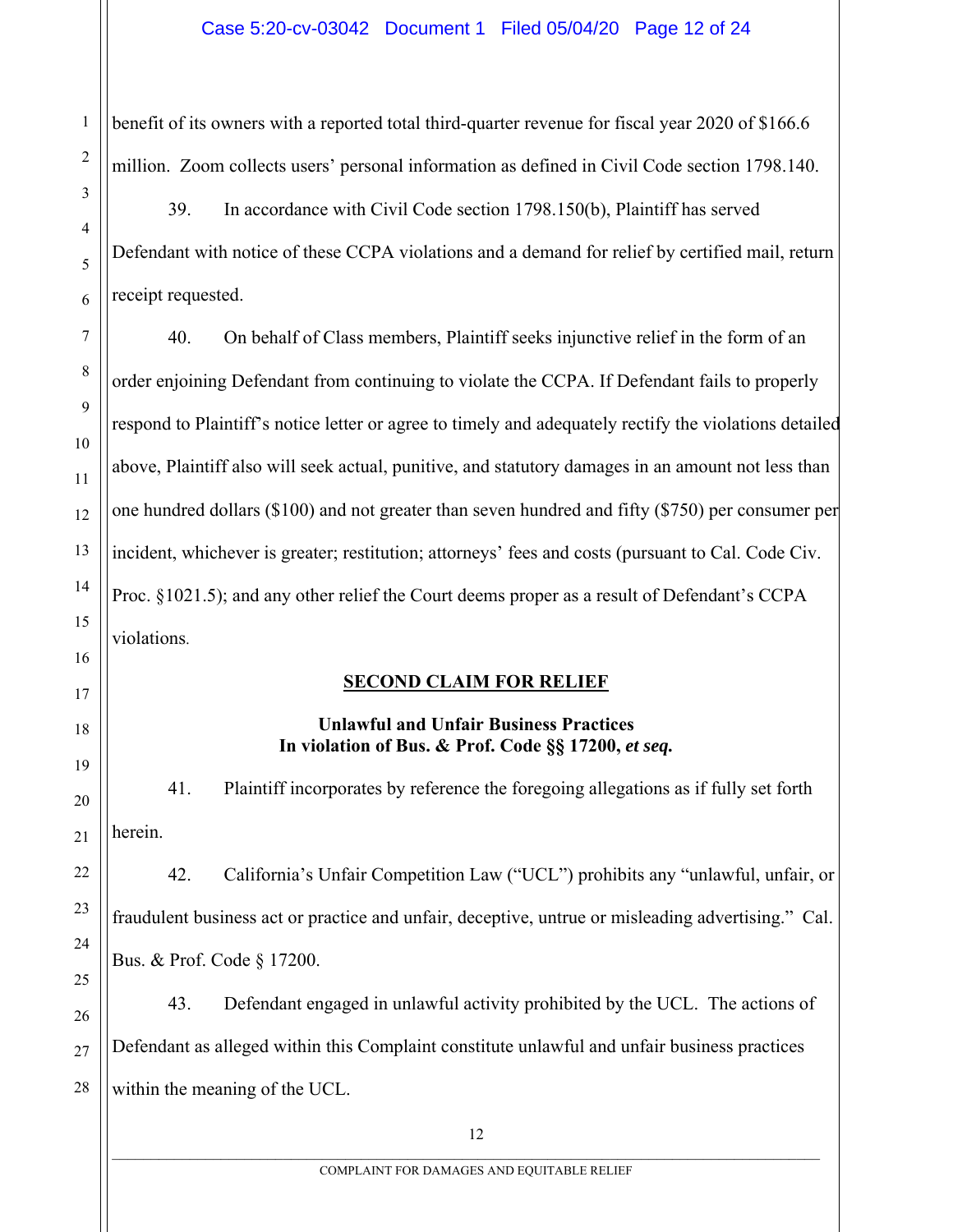44. Defendant has conducted the following unlawful activities:

k. violations of the CLRA, Civil Code section 1770;

1

2

3

4

5

6

7

8

9

10

11

12

13

14

15

16

17

18

19

20

21

22

23

24

25

26

27

28

l. violations of the CCPA, Civil Code section 1798.100(b); and

m. invasion of Plaintiffs' and Class members rights of privacy under the California Constitituion.

45. With respect to Zoom's violation of the CLRA, Defendant's practices constitute violations of California Civil Code section 1770 in at least the following respects: misrepresenting that the Zoom App had characteristics, benefits, or uses that it does not have (preventing unauthorized access and disclosure of users' personal information when in fact it does not); misrepresented the Zoom App was of a particular standard, quality, or grade (preventing unauthorized access and disclosure of users' personal information when in fact it does not); advertising the Zoom App with an intent not to sell it as advertised (advertising it as preventing unauthorized access and disclosure of users' personal information when in fact it does not); and misrepresenting that the Zoom App was supplied in accordance with previous representations when it was not (preventing unauthorized access and disclosure of users' personal information when in fact it does not).

46. With respect to Zoom's violation of the CCPA, a "business that collects a consumer's personal information shall, at or before the point of collection, inform consumers as to the categories of personal information to be collected and the purposes for which the categories of personal information shall be used." Cal. Civ. Code § 1798.100(b). "A business shall not collect additional categories of personal information or use personal information collected for additional purposes without providing the consumer with notice consistent with this section." Id.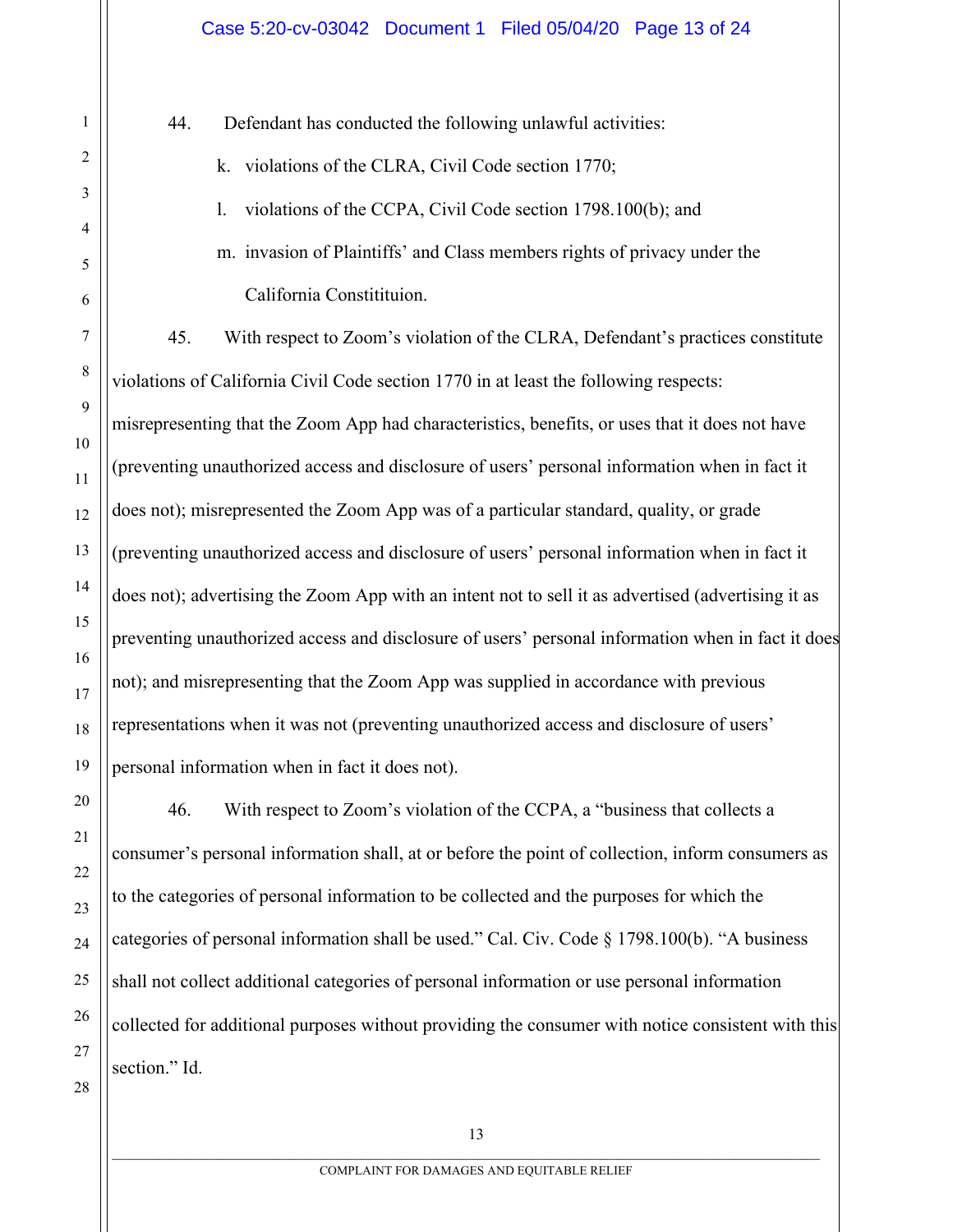47. The CCPA defines "personal information" as any "information that identifies, relates to, describes, is reasonably capable of being associated with, or could reasonably be linked, directly or indirectly, with a particular consumer or household." Cal. Civ. Code § 1798.140(o)(1). Personal information includes, but is not limited to, "identifiers such as. . .unique personal identifier, online identifier,. . ., or similar identifiers", Cal. Civ. Code §1798.140(o)(1)(A), "internet or other electronic network activity information, including but not limit to…information regarding a consumer's interaction with an internet website, application, or advertisement", Cal. Civ. Code §1798.140(o)(1)(F) and "geolocation data", Cal. Civ. Code.  $§1798.140(o)(1)(G).$ 

48. As set forth in detail elsewhere in this Complaint, Zoom collected Plaintiff's and the Class's "personal information" as defined in the CCPA and failed to inform Plaintiff and the Class of the same at or before the point of collection. Accordingly, Zoom violated the CCPA.

49. In addition to constituting "unlawful conduct" in violation of the above-noted laws, Zoom's activities also constitute unfair practices in violation of the UCL because Zoom's practices violate an established public policy, and/or the practice is immoral, unethical, oppressive, unscrupulous, and substantially injurious to Plaintiff and the Class. The harm caused by Defendant's conduct outweighs any potential benefits attributable to such conduct and there were reasonably available alternatives to further Defendant's legitimate business interests, other than Defendant's conduct described herein.

50. By exposing, compromising, and willfully sharing Plaintiff's and Class members' personal information without authorization, Defendant engaged in fraudulent business practice that is likely to deceive a reasonable consumer.

27 28

1

2

3

4

5

6

7

8

9

10

11

12

13

14

15

16

17

18

19

20

21

22

23

24

25

26

51. A reasonable person would not have agreed to use the Zoom App had he or she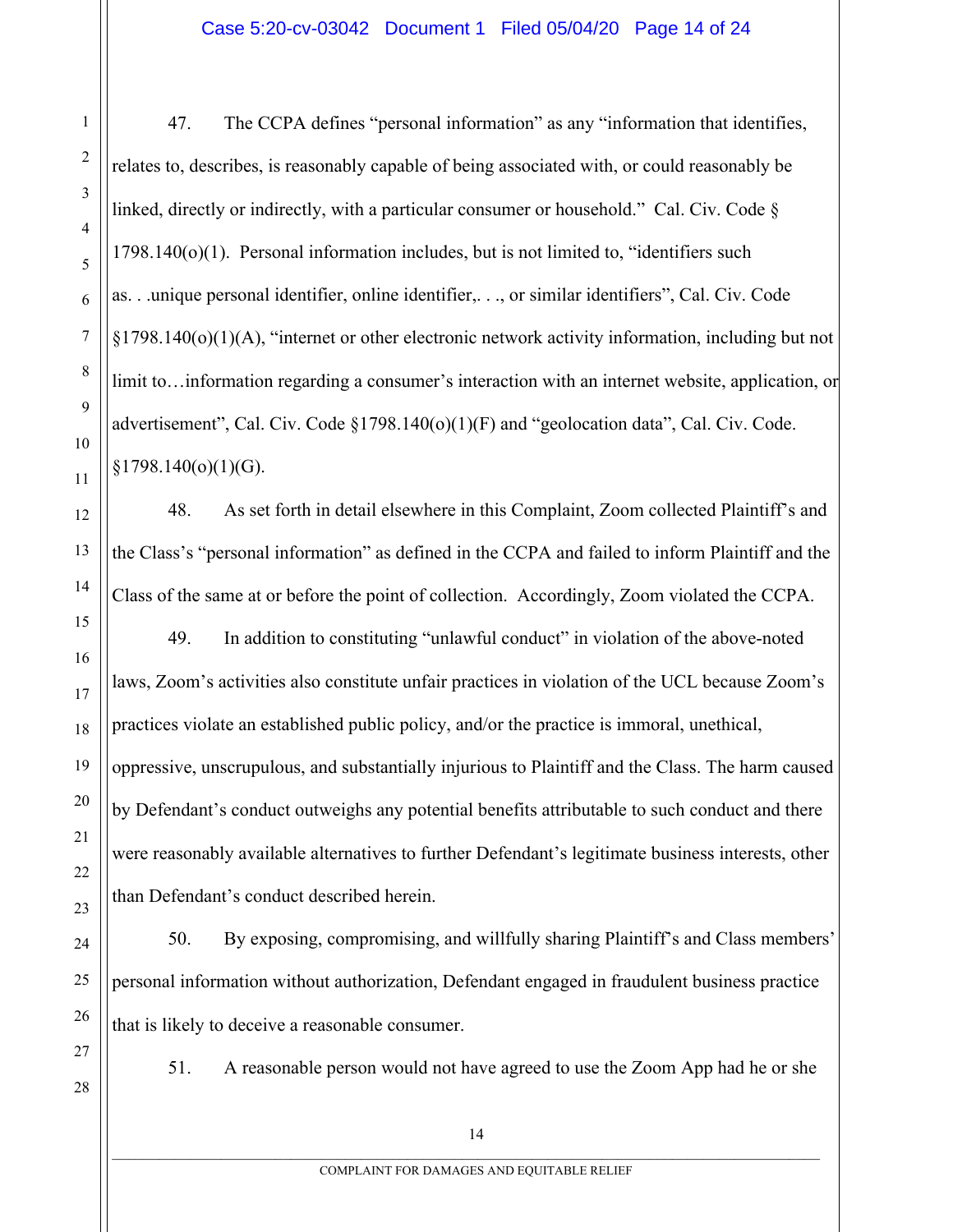known the truth about Defendant's practices alleged herein. By withholding material information about its practices, Defendant was able to convince customers to use the Zoom App and to entrust the safe keeping of their personal information to Defendant. Accordingly, Defendant's conduct also was "fraudulent" within the meaning of the UCL.

52. Because of Defendant's violations of the UCL, Plaintiff and the Class have suffered injury-in-fact and have lost money or property. Plaintiff and the Class are entitled to restitution, disgorgement, an injunction, declaratory, and other equitable relief for such unlawful practices to prevent future harm for which there is no adequate remedy at law.

#### **THIRD CLAIM FOR RELIEF**

## **Violation of the California Consumers Legal Remedies Act Cal. Civ. Code § 1750,** *et seq.*

53. Plaintiff incorporates by reference the foregoing allegations as if fully set forth herein.

54. California's Consumers Legal Remedies Act ("CLRA") has adopted a comprehensive statutory scheme prohibiting various deceptive practices in connection with the conduct of a business providing goods, property, or services to consumers primarily for personal, family, or household purposes. The self-declared purposes of the CLRA are to protect consumers against unfair and deceptive business practices and to provide efficient and economical procedures to secure such protection.

55. Defendant is a "person" as defined by Civil Code section 1761(c), because it is a corporation, as set forth above.

56. Plaintiff and Class members are "consumers" within the meaning of Civil Code section  $1761(d)$ .

1

2

3

4

5

6

7

8

9

10

11

12

13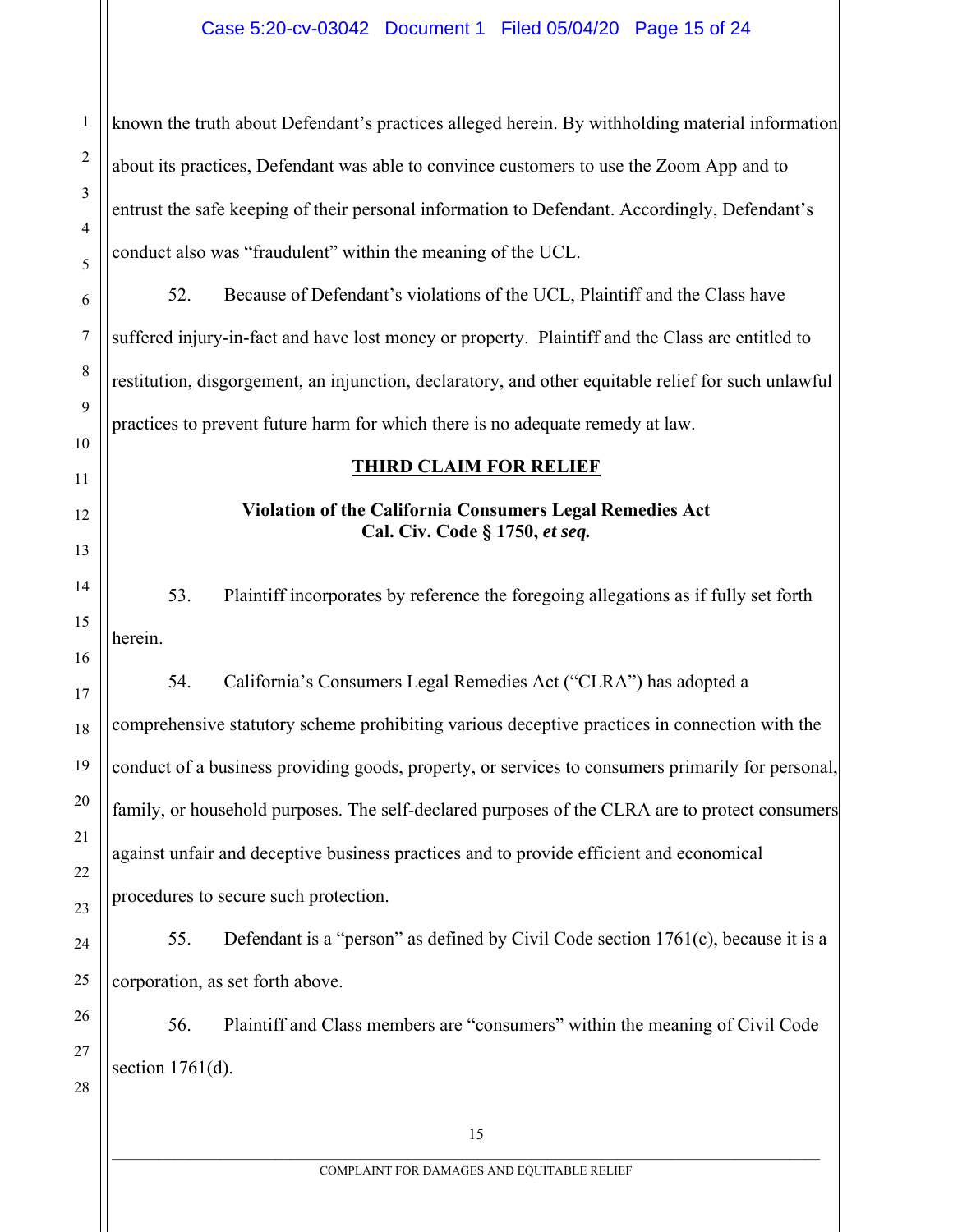1 2 3 57. The Zoom App used by Plaintiff and the Class constitute "goods" and "services" within the meaning of Civil Code section 1761(a).

58. Plaintiff and the Class's download, installation and/or use of Defendant's Zoom App constitute "transactions," as defined by Civil Code section 1761(e).

4

5

6

7

8

9

10

11

12

13

14

15

16

17

18

19

20

21

22

23

24

25

26

27

28

59. Plaintiff and Class members downloaded the Zoom App from Defendant for personal, family, and household purposes, as defined by Civil Code section 1761(d).

60. Venue is proper under Civil Code section 1780(d) because a substantial portion of the conduct at issue occurred in this District and Defendant resides in this District. A declaration pursuant to Civil Code section 1780(d) is attached to this Complaint.

61. As described herein, Defendant's practices constitute violations of California Civil Code Section 1770 in at least the following respects:

- n. In violation of section  $1770(a)(5)$ , Zoom misrepresented that the Zoom App had characteristics, benefits, or sues that it does not have. Zoom represented it was preventing unauthorized access and disclosure of users' personal information when in fact it does not;
	- o. In violation of section  $1770(a)(7)$ , Zoom misrepresented the Zoom App was of a particular standard, quality, or grade. Zoom represented it was preventing unauthorized access and disclosure of users' personal information when in fact it does not;

p. In violation of section 1770(a)(9), Zoom advertised the Zoom App with an intent not to sell it as advertised. Zoom advertised its app as secure from unauthorized disclosure users' personal information, when in fact it is not; and q. In violation of section  $1770(a)(16)$ , Zoom misrepresented that the Zoom App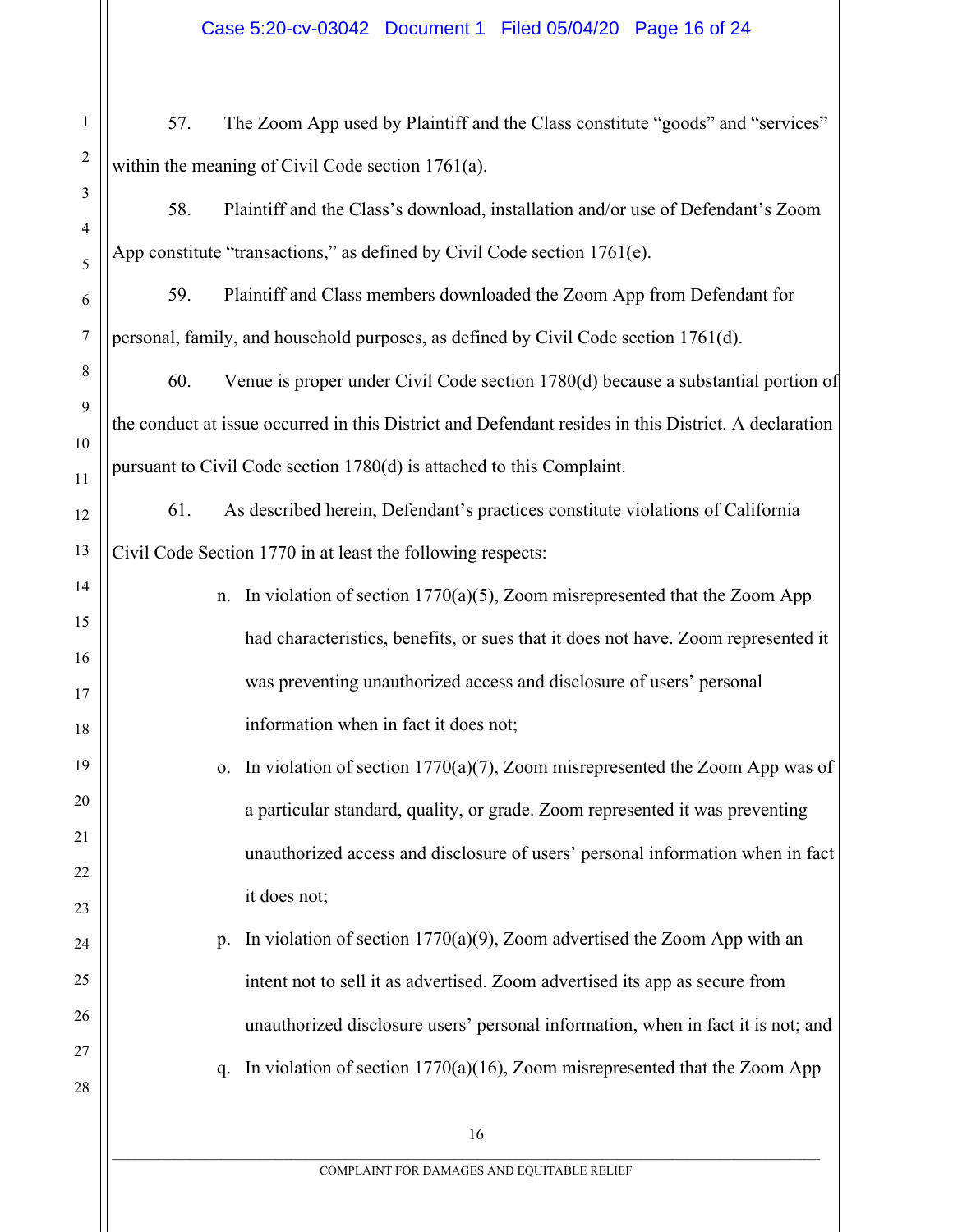was supplied in accordance with previous representations when it was not. Zoom represented it was preventing unauthorized access and disclosure of users' personal information when in fact it does not.

62. Defendant's misrepresentations regarding the Zoom App were material to Plaintiff and Class members because a reasonable person would have considered them important in deciding whether to download, install, open and/or use the Zoom App.

63. Plaintiff and Class members relied upon Defendant's material misrepresentations and would have acted to protect their personal information had they known the truth.

64. As a direct and proximate result of Defendant's material misrepresentations, Plaintiff and Class members have been irreparably harmed.

65. In accordance with Civil Code section 1782(a), Plaintiff's counsel has served Defendant with notice of these CLRA violations by certified mail, return receipt requested.

66. On behalf of Class members, Plaintiff seeks injunctive relief in the form of an order enjoining Defendant from making such material misrepresentations and to engage in corrective advertising to alert consumers of its prior misrepresentations. If Defendant fails to respond to Plaintiff's notice letter, or fails to rectify the violations detailed above and to give adequate notice to all affected consumers within 30 days of the date of written notice, Plaintiff also will seek actual, punitive, and statutory damages, restitution, attorneys' fees and costs and any other relief the Court deems proper as a result of Defendant's CLRA violations.

> **FOURTH CLAIM FOR RELIEF Negligence**

2. Plaintiff incorporates by reference the foregoing allegations as if fully set forth herein.

67. Defendant developed, marketed, sold, and distributed the Zoom App to Plaintiff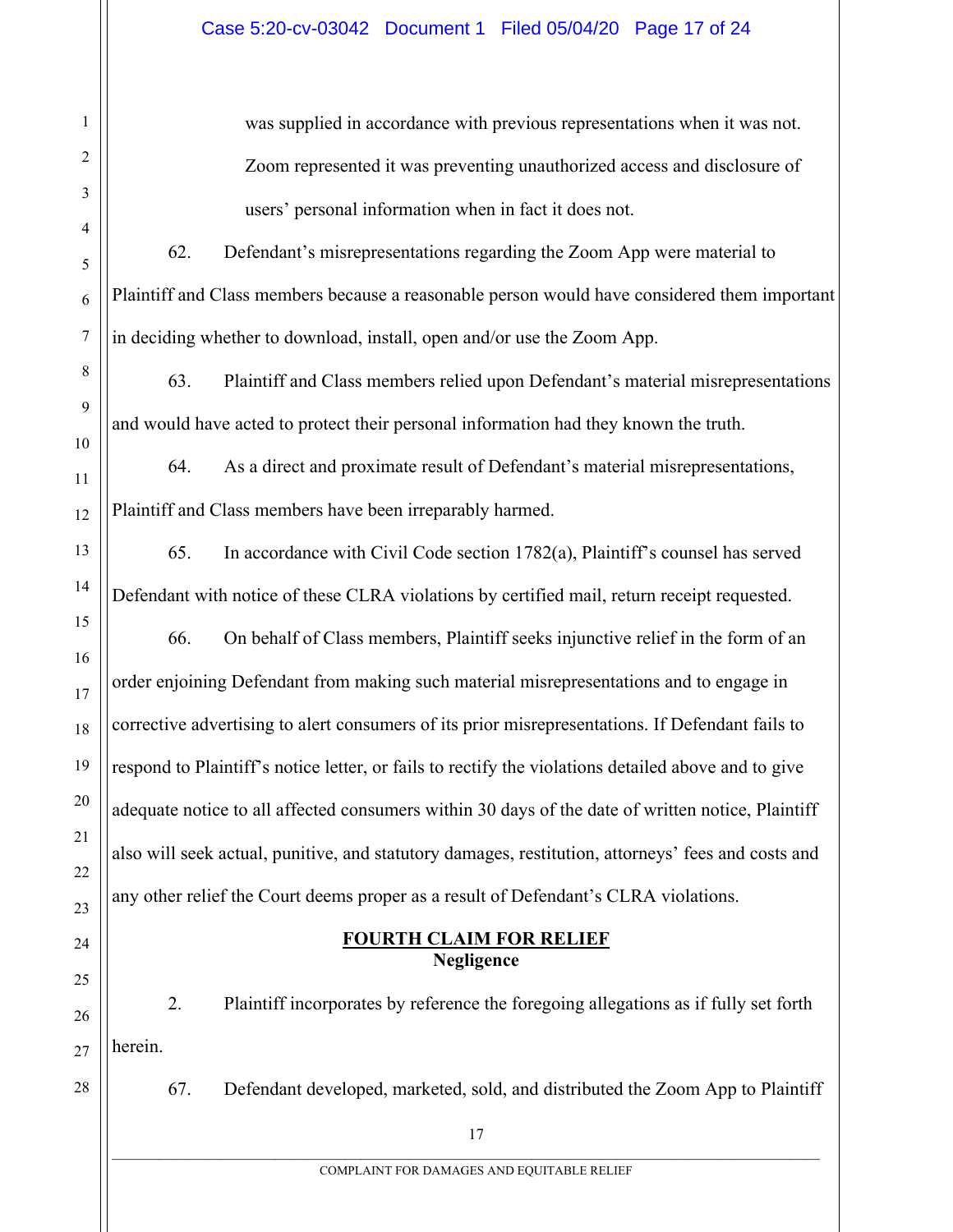and Class members with full awareness of the purpose for which the Zoom App was being used, as well as its users' expectation that Zoom would protect its users' personal information in accordance with its posted Privacy Policy.

68. Defendant owed duties to Plaintiff and Class members arising from the sensitivity of Plaintiff's and Class members' information and privacy rights the Zoom app was designed to secure and protect, and to exercise reasonable care in safeguarding such information and privacy rights. These duties include, but are not limited to: designing, maintaining, implementing, monitoring, testing, and complying with reliable security systems, protocols, and practices to ensure that Plaintiff's and Class members' Zoom App was adequately secured and not disclosing their personal information to unauthorized parties without their informed and knowing consent.

69. Defendant breached its duties by, among other things, (1) failing to implement and maintain reasonable security protections and protocols, and (2) knowingly disclosing users' personal information to third parties for analytics and marketing purposes without adequate disclosure to and consent from its customers.

70. But for Defendant's breaches of its duties, Plaintiff's and Class members' Zoom App would be protected from unauthorized disclosures, and Plaintiff's and Class members' personal information would not have been compromised and/or obtained by third parties without consent.

71. Plaintiff and Class members were foreseeable victims of Defendant's wrongful conduct complained of herein. Defendant knew or should have known that its failure to implement reasonable protocols to adequately secure the Zoom App and restrict third-party access to users' personal information would cause damages to Plaintiff and Class members.

27 28

1

2

3

4

5

6

7

8

9

10

11

12

13

14

15

16

17

18

19

20

21

22

23

24

25

26

72. As a result of Defendant's negligent failures, Plaintiff and Class members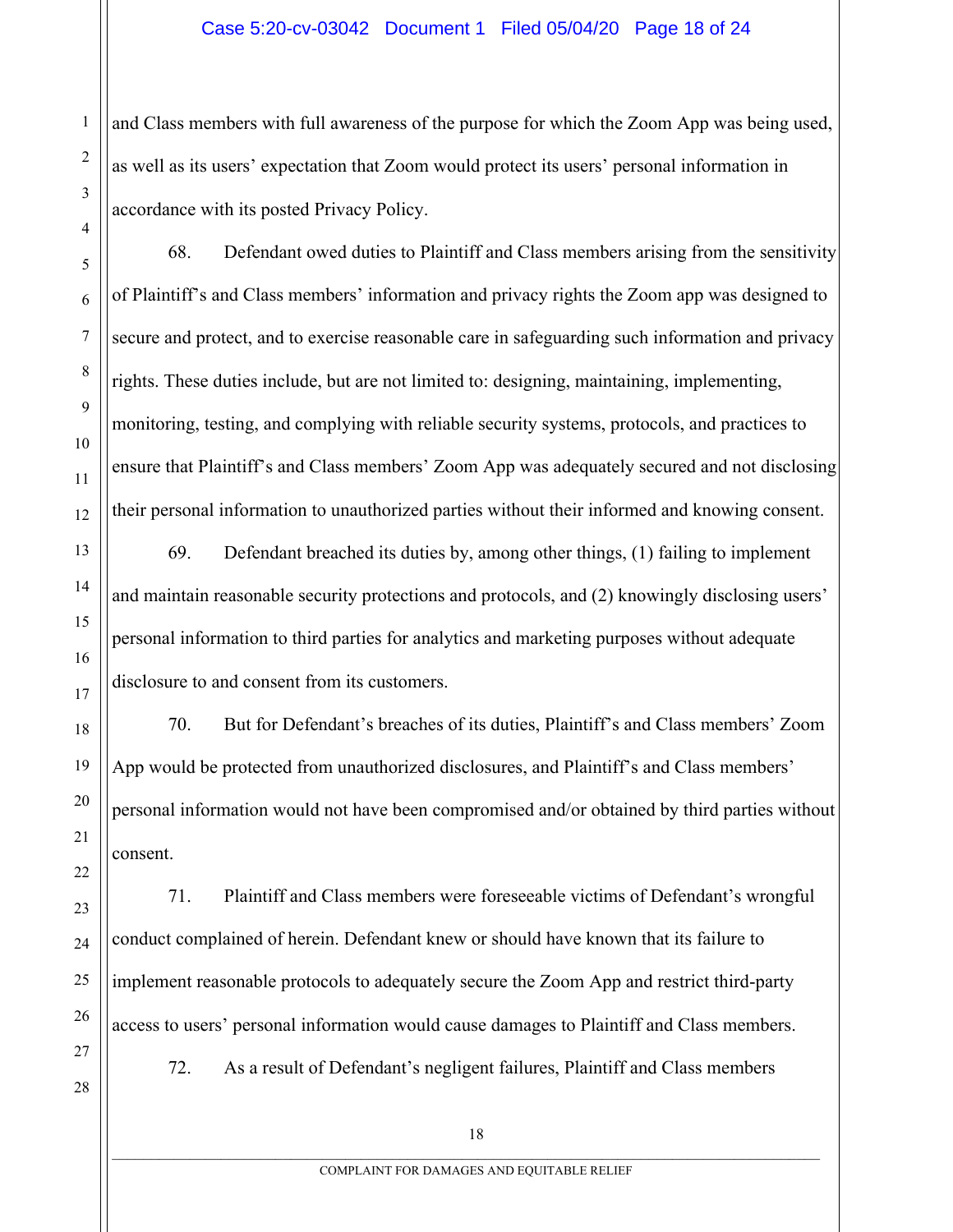#### Case 5:20-cv-03042 Document 1 Filed 05/04/20 Page 19 of 24

suffered injury, which includes, but is not limited to exposure to heightened, imminent risk of unauthorized access to their personal information. Plaintiff and Class members must more closely monitor their personal information that Defendant caused to be compromised.

73. The damages to Plaintiff and Class members were a proximate, reasonably foreseeable result of Defendant's breaches of its duties.

3. Plaintiff and Class members are entitled to damages in an amount to be proven at trial.

1

2

3

4

5

6

7

8

9

10

11

12

13

14

15

16

17

18

19

20

## **FIFTH CLAIM FOR RELIEF**

**Invasion of Privacy and Violation of the California Constitution, Art. 1, § 1**

74. Plaintiff incorporates by reference the foregoing allegations as if fully set forth herein.

75. Plaintiff and class members have a legally protected privacy interest inn their personal information that is transferred to or recorded by the Zoom App and are entitled to the protection of their information against unauthorized access.

76. Plaintiff and Class members reasonably expected that the Zoom App would be protected and secure from unauthorized parties and that their personal information would not be disclosed to any unauthorized parties or disclosed for any improper purpose.

77. Defendant unlawfully invaded the privacy rights of Plaintiff and Class members by (a) failing to adequately secure their personal information from disclosure to unauthorized parties for improper purposes; (b) disclosing their personal information to unauthorized parties in a matter that is highly offensive to a reasonable person; and (c) disclosing their personal information to unauthorized parties without the informed and clear consent of Plaintiff and Class members. This invasion into the privacy interest of Plaintiff and Class members is serious and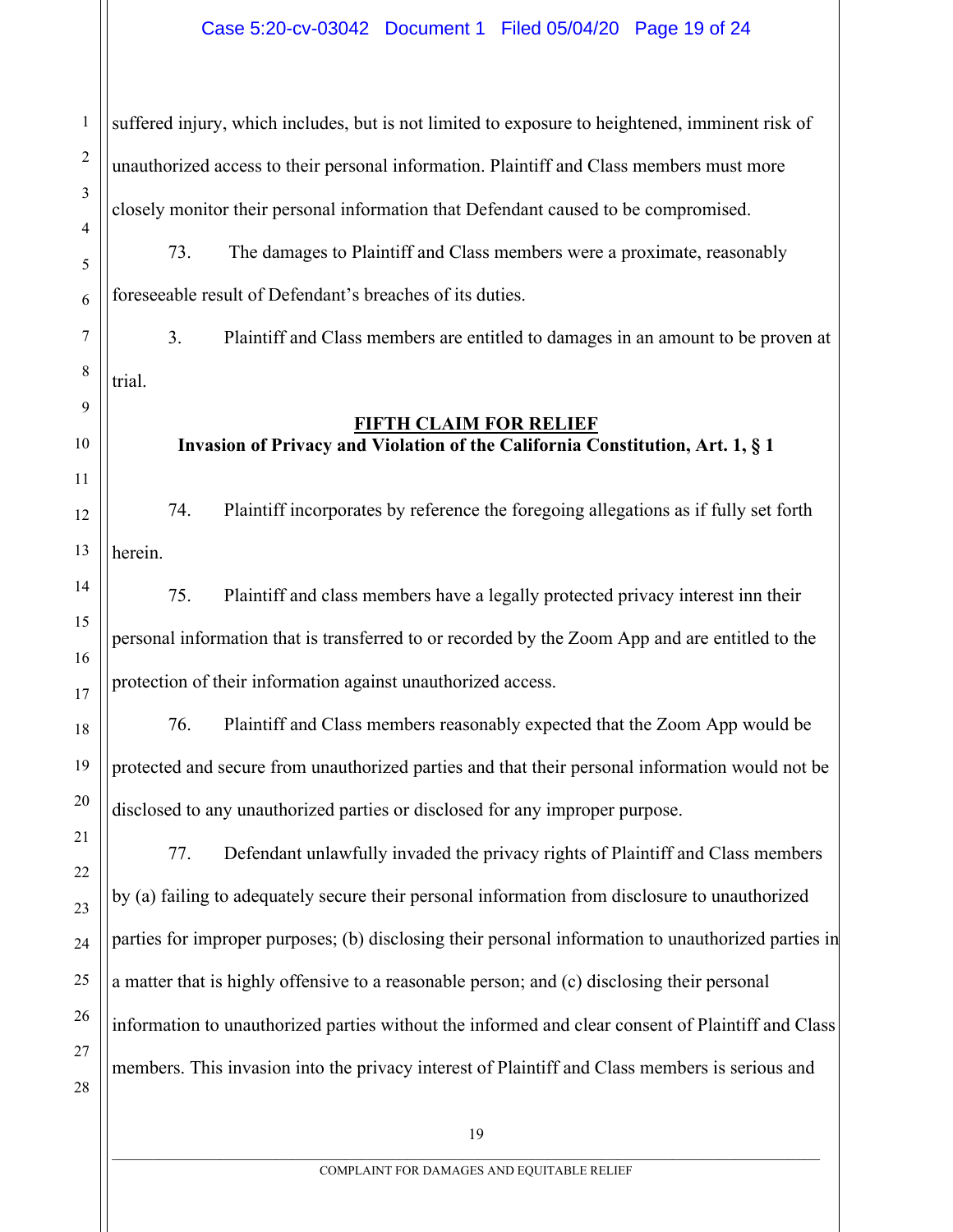#### Case 5:20-cv-03042 Document 1 Filed 05/04/20 Page 20 of 24

substantial.

1

78. In failing to adequately secure Plaintiff's and Class members' personal information, Defendant acted in reckless disregard of their privacy rights. Defendant knew or should have known that their substandard security measures are highly invasive and offensive to a reasonable person in the same position as Plaintiff and Class members.

79. Defendant violated Plaintiff's and Class members' right to privacy under California law, including, but not limited to, Article 1, Section 1 of the California Constitution and the California Consumer Privacy Act.

80. As a direct and proximate result of Defendant's unlawful invasions of privacy, Plaintiff's and Class members' personal information has been disclosed and their reasonable expectations of privacy have been intruded upon and frustrated. Plaintiff and proposed Class members have suffered injuries as a result of Defendant's unlawful invasions of privacy and are entitled to appropriate relief.

81. Plaintiff and Class members are entitled to injunctive relief as well as actual and punitive damages.

#### **SIXTH CLAIM FOR RELIEF (Unjust Enrichment)**

82. Plaintiff incorporates by reference the foregoing allegations as if fully set forth herein.

83. Defendant charges its users various fees for different levels of the Zoom App services.

84. As a direct and proximate result of the unlawful conduct described above, Defendant has been and will continue to be unjustly enriched. Defendant's unlawful acts include the collection and unauthorized transfer of personal user data to third parties, including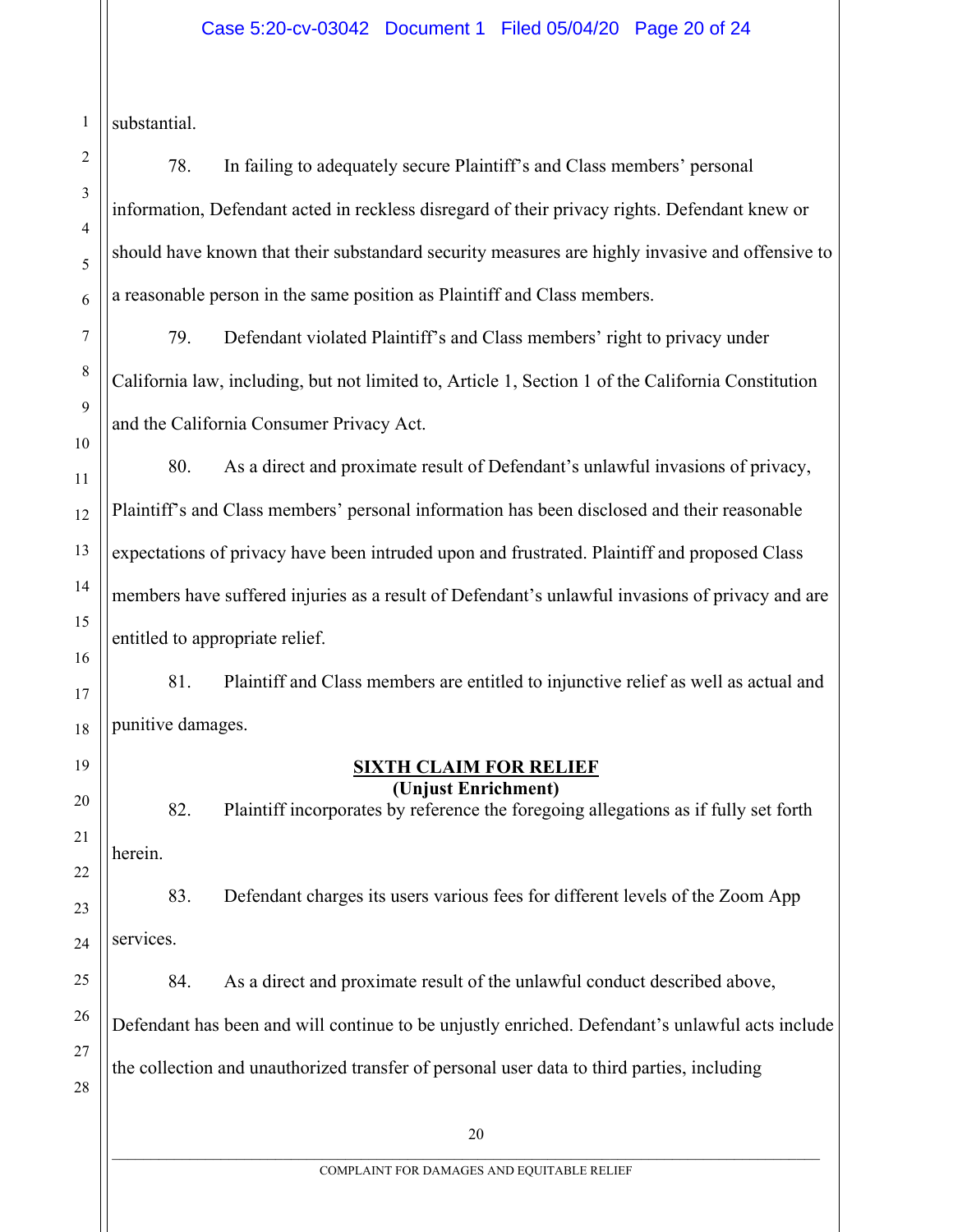Facebook, for economic gain.

85. Defendant has benefited from its unlawful acts and it would be inequitable for Defendant to be permitted to retain any of the ill-gotten gains resulting from the functionalities of its video conferencing application and platform.

86. Plaintiff and members of the Class are entitled to the amount of Defendant's illgotten gains resulting from its unlawful, unjust and inequitable conduct. Plaintiff and members of the Class are entitled to the establishment of a constructive trust consisting of Defendant's illgotten gains.

87. Plaintiff and the Class have no adequate remedy at law.

# **PRAYER FOR RELIEF**

 WHEREFORE, Plaintiff, on behalf of himself and all others similarly situated, prays that: 1. The Court determine that this action may be maintained as a class action pursuant to Rule 23(b)(2) of the Federal Rules of Civil Procedure with respect to Plaintiff's claims for injunctive relief, and Rule 23(b)(3) of the Federal Rules of Civil Procedure with respect to the claims for damages, and declaring Plaintiff as the representative of the Class and his counsel as counsel for the Class;

2. The Court declare the conduct alleged herein to be unlawful in violation of California's Unfair Competition Law, the Consumers Legal Remedies Act, and the California Consumer Privacy Act and the common laws of negligence, invasion of privacy, and unjust enrichment;

3. Plaintiff and each member of the Class recover statutory damages to the extent they are available under the California Consumer Privacy Act;

4. Plaintiff and each member of the Class recover punitive and treble damages to the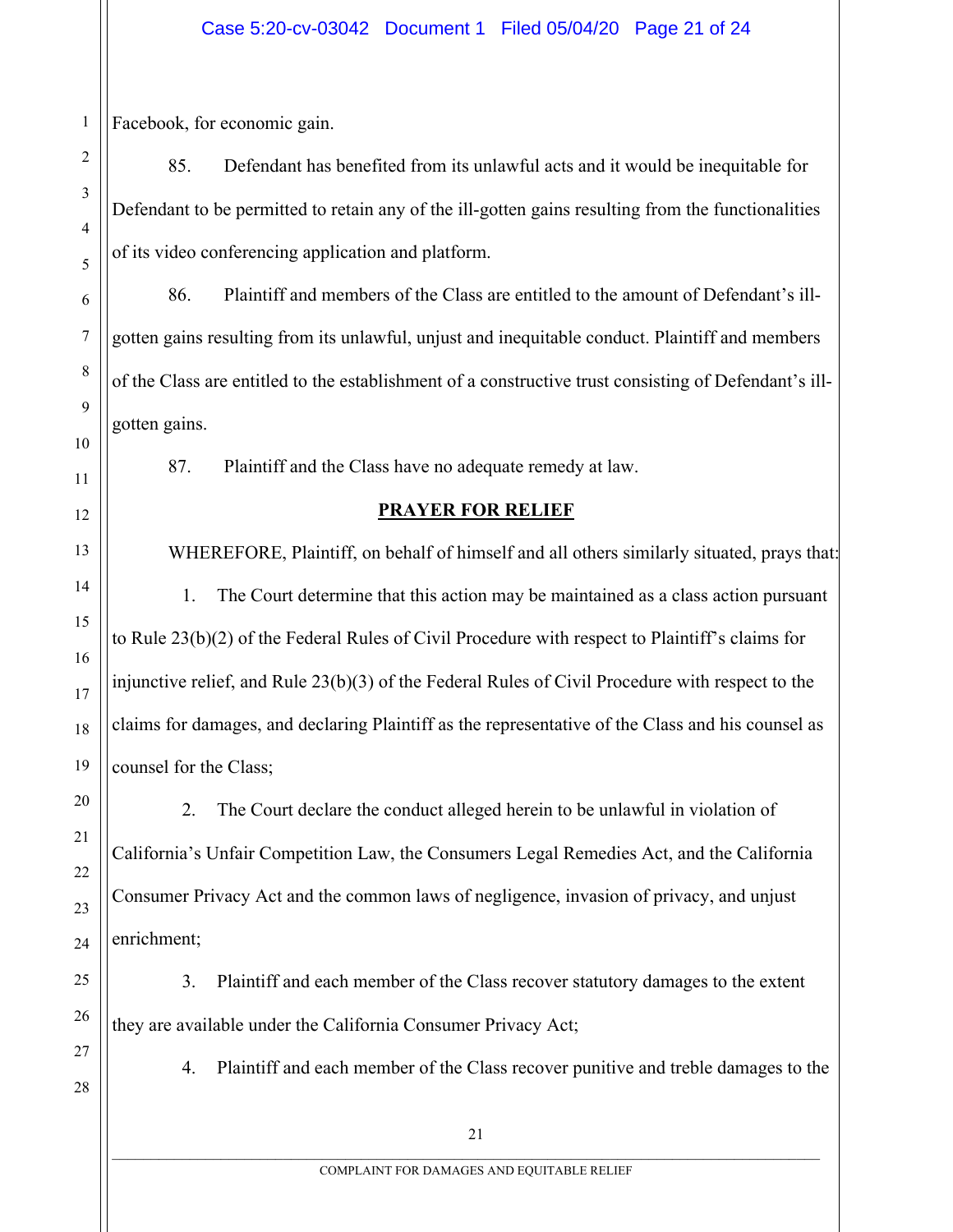|                                            | Case 5:20-cv-03042 Document 1 Filed 05/04/20 Page 22 of 24                                                                                                                                                                                                                                                                                                                                                      |  |  |  |  |  |  |  |  |
|--------------------------------------------|-----------------------------------------------------------------------------------------------------------------------------------------------------------------------------------------------------------------------------------------------------------------------------------------------------------------------------------------------------------------------------------------------------------------|--|--|--|--|--|--|--|--|
| $\mathbf{1}$<br>2<br>3<br>4<br>5<br>6<br>7 | extent such are provided by the law;<br>5.<br>Plaintiff and each member of the Class recover the amounts by which the<br>Defendant has been unjustly enriched through its conduct;<br>Defendant be enjoined from continuing the illegal activities alleged herein;<br>6.<br>Plaintiff and the Class recover their costs of suit, including reasonable attorneys'<br>7.<br>fees and expenses as provided by law; |  |  |  |  |  |  |  |  |
| 8                                          | 8.<br>Pre- and post-judgment interest, to the extent allowable; and                                                                                                                                                                                                                                                                                                                                             |  |  |  |  |  |  |  |  |
| 9                                          |                                                                                                                                                                                                                                                                                                                                                                                                                 |  |  |  |  |  |  |  |  |
| 10                                         | 9.<br>Such other and further relief as this Court deems just and proper.                                                                                                                                                                                                                                                                                                                                        |  |  |  |  |  |  |  |  |
| 11                                         | <b>JURY DEMAND</b>                                                                                                                                                                                                                                                                                                                                                                                              |  |  |  |  |  |  |  |  |
| 12                                         | Plaintiff, on behalf of himself and all others similarly situated, hereby demands a trial by                                                                                                                                                                                                                                                                                                                    |  |  |  |  |  |  |  |  |
| 13                                         | jury as to all issues so triable.                                                                                                                                                                                                                                                                                                                                                                               |  |  |  |  |  |  |  |  |
| 14                                         | Dated: May 4, 2020<br>Respectfully submitted,                                                                                                                                                                                                                                                                                                                                                                   |  |  |  |  |  |  |  |  |
| 15                                         | /s/ Dennis Stewart                                                                                                                                                                                                                                                                                                                                                                                              |  |  |  |  |  |  |  |  |
| 16                                         | Dennis Stewart<br><b>GUSTAFSON GLUEK, PLLC</b>                                                                                                                                                                                                                                                                                                                                                                  |  |  |  |  |  |  |  |  |
| 17                                         | 600 B Street, Suite 1700<br>San Diego, CA, 92101                                                                                                                                                                                                                                                                                                                                                                |  |  |  |  |  |  |  |  |
| 18                                         | Tel: (612) 333-8844                                                                                                                                                                                                                                                                                                                                                                                             |  |  |  |  |  |  |  |  |
| 19<br>20                                   | Fax: (612) 339-6622<br>dstewart@gustafsongluek.com                                                                                                                                                                                                                                                                                                                                                              |  |  |  |  |  |  |  |  |
| 21                                         | Daniel E. Gustafson                                                                                                                                                                                                                                                                                                                                                                                             |  |  |  |  |  |  |  |  |
| 22                                         | David A. Goodwin<br>Ling S. Wang                                                                                                                                                                                                                                                                                                                                                                                |  |  |  |  |  |  |  |  |
| 23                                         | <b>GUSTAFSON GLUEK, PLLC</b>                                                                                                                                                                                                                                                                                                                                                                                    |  |  |  |  |  |  |  |  |
| 24                                         | Canadian Pacific Plaza<br>120 South Sixth Street, Suite 2600                                                                                                                                                                                                                                                                                                                                                    |  |  |  |  |  |  |  |  |
| 25                                         | Minneapolis, MN 55402<br>Telephone: (612) 333-8844                                                                                                                                                                                                                                                                                                                                                              |  |  |  |  |  |  |  |  |
| 26                                         | Fax: (612) 339-6622                                                                                                                                                                                                                                                                                                                                                                                             |  |  |  |  |  |  |  |  |
| 27                                         | dgustafson@gustafsongluek.com<br>dgoodwin@gustafsongluek.com                                                                                                                                                                                                                                                                                                                                                    |  |  |  |  |  |  |  |  |
| 28                                         | lwang@gustfsongluek.com                                                                                                                                                                                                                                                                                                                                                                                         |  |  |  |  |  |  |  |  |
|                                            | 22                                                                                                                                                                                                                                                                                                                                                                                                              |  |  |  |  |  |  |  |  |
|                                            | COMPLAINT FOR DAMAGES AND EQUITABLE RELIEF                                                                                                                                                                                                                                                                                                                                                                      |  |  |  |  |  |  |  |  |
|                                            |                                                                                                                                                                                                                                                                                                                                                                                                                 |  |  |  |  |  |  |  |  |
|                                            |                                                                                                                                                                                                                                                                                                                                                                                                                 |  |  |  |  |  |  |  |  |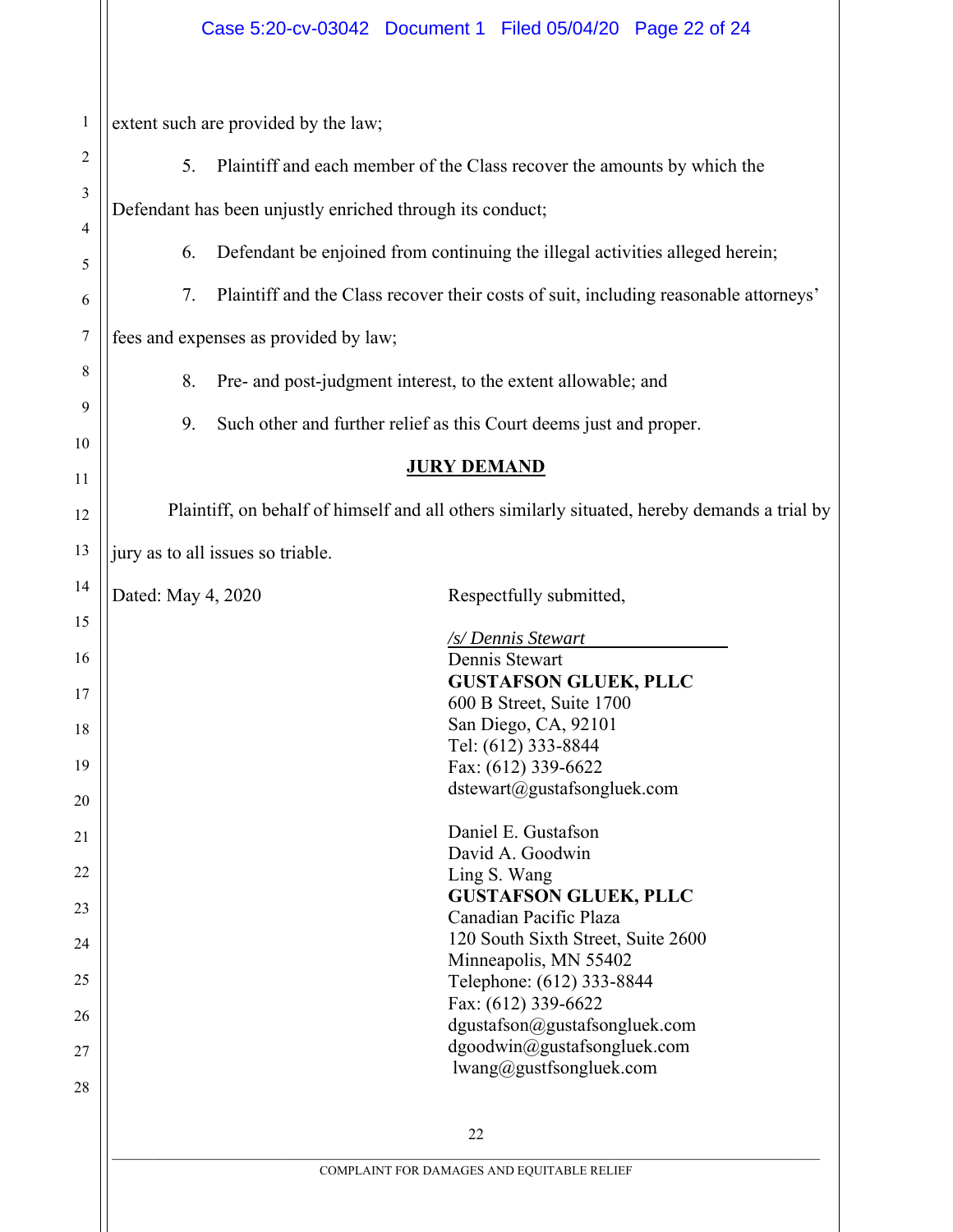|                | Case 5:20-cv-03042 Document 1 Filed 05/04/20 Page 23 of 24    |
|----------------|---------------------------------------------------------------|
|                |                                                               |
| 1              | Garrett D. Blanchfield                                        |
| $\overline{c}$ | Roberta A. Yard<br><b>REINHARDT WENDORF &amp; BLANCHFIELD</b> |
| 3              | 332 Minnesota Street, Suite W-1050<br>St. Paul, MN 55101      |
| 4              | Tel: (651) 287-2100                                           |
| 5              | Fax: (651) 287-2103<br>g.blanchfield@rwblawfirm.com           |
| 6              | r.yard@rwblawfirm.com                                         |
| 7              | Attorneys for Plaintiff and the proposed class                |
| 8              |                                                               |
| $\overline{9}$ |                                                               |
| 10             |                                                               |
| 11             |                                                               |
| 12             |                                                               |
| 13             |                                                               |
| 14             |                                                               |
| 15             |                                                               |
| 16             |                                                               |
| 17             |                                                               |
| 18             |                                                               |
| 19             |                                                               |
| $20\,$         |                                                               |
| $21\,$         |                                                               |
| $22\,$<br>23   |                                                               |
| $24\,$         |                                                               |
| 25             |                                                               |
| $26\,$         |                                                               |
| $27\,$         |                                                               |
| $28\,$         |                                                               |
|                |                                                               |
|                | 23                                                            |
|                | COMPLAINT FOR DAMAGES AND EQUITABLE RELIEF                    |
|                |                                                               |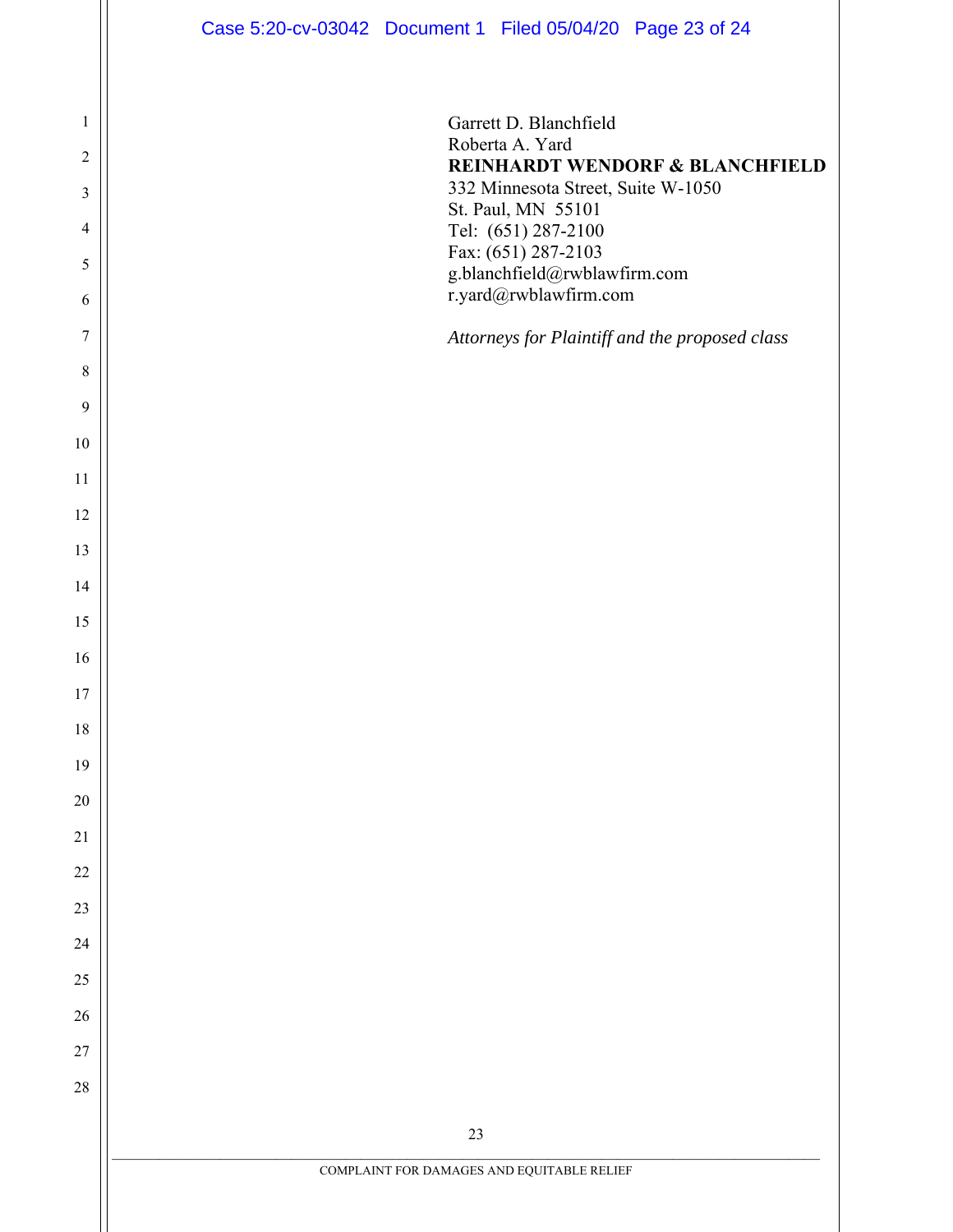#### **DECLARATION PURSUANT TO CALIFORNIA CIVIL CODE § 1780(d)**

I, Dennis Stewart, declare as follows:

1. I am an attorney with the law firm of Gustafson Gluek, PLLC, counsel for Plaintiff in this action. I am admitted to practice law in California and before this Court, and am a member in good standing of the State Bar of California.

2. Venue is proper in this Court, pursuant to California Civil Code section 1780(d), because Plaintiff suffered injuries as a result of Defendant's acts in this District, many of the acts and transactions giving rise to this action occurred in this District, and Defendant: (1) is authorized and registered to conduct business in this District; (2) has intentionally availed itself of the laws and markets of this District through the distribution and sale of its goods or services in this District, and its own selection of this District as a forum; and (3) is subject to personal jurisdiction in this District.

I declare under penalty of perjury under the laws of the United States and the State of California the foregoing is true and correct and that this declaration was executed on May 4, 2020 in San Diego, California.

> */s/ Dennis Stewart*  Dennis Stewart